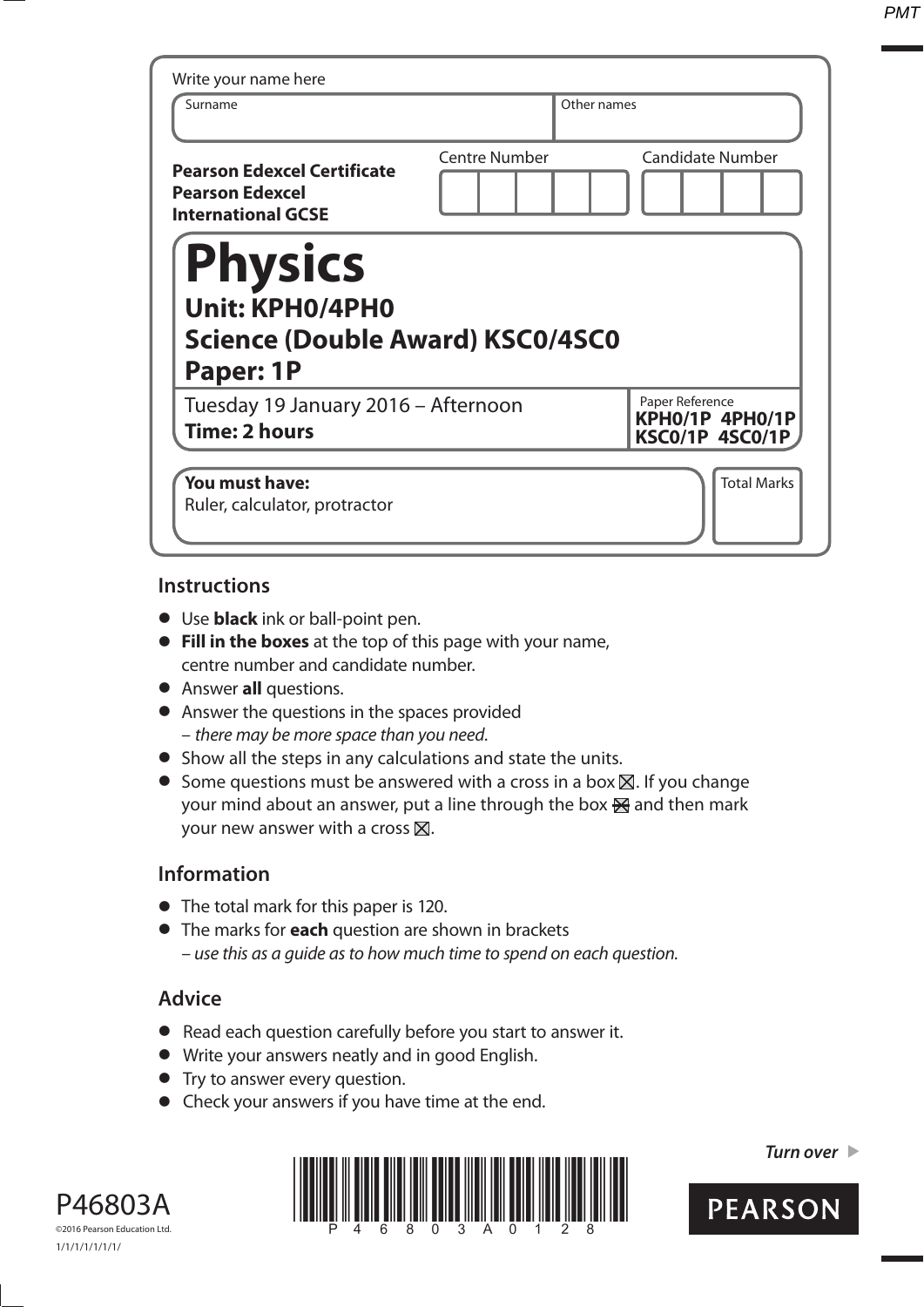**TO NOT WRITE IN THE IN THIS AREA DO NOT WRITE IN THIS AREA DO NOT WRITE IN THIS AREA DO NOT WRITE IN THIS AREA DO NOT WRITE IN THE INTERNATIONAL CONTINUES. THE INTERNATIONAL CONTINUES IN THE INTERNATIONAL CONTINUES.** 

**DOMOTIVISTICITY IS AREA** 

**DO NOTIVISTIC MITTERS** 

#### **EQUATIONS**

You may find the following equations useful.

| energy transferred = current $\times$ voltage $\times$ time      | $E = I \times V \times t$             |
|------------------------------------------------------------------|---------------------------------------|
| pressure $\times$ volume = constant                              | $p_1 \times V_1 = p_2 \times V_2$     |
| $frequency = \frac{1}{time period}$                              | $f=\frac{1}{\tau}$                    |
| $power = \frac{work \, done}{time \, taken}$                     | $P = \frac{W}{t}$                     |
| energy transferred<br>$power =$<br>time taken                    | $P = \frac{W}{t}$                     |
| $2\pi \times$ orbital radius<br>orbital speed $=$<br>time period | $v = \frac{2 \times \pi \times r}{T}$ |

Where necessary, assume the acceleration of free fall,  $g = 10 \text{ m/s}^2$ .

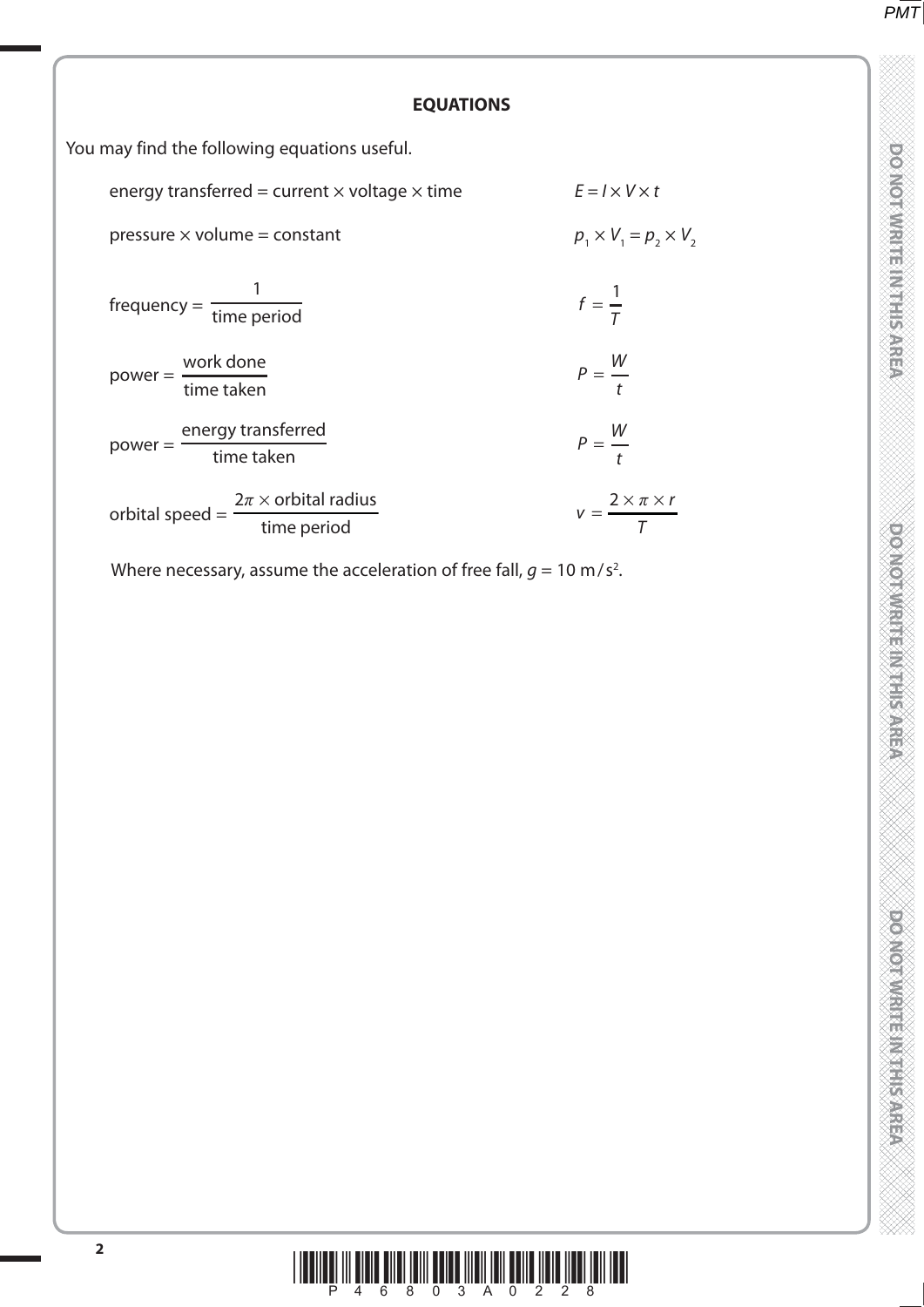|                | <b>Answer ALL questions.</b>                                                                                           |
|----------------|------------------------------------------------------------------------------------------------------------------------|
| 1              | The Sun emits visible light, infrared and ultraviolet that travel through space and<br>reach the surface of the Earth. |
|                | (a) State two similarities between visible light, infrared and ultraviolet.<br>(2)                                     |
|                |                                                                                                                        |
| 2 <sub>1</sub> |                                                                                                                        |
|                | (b) Too much exposure to infrared and ultraviolet can cause damage to the human body.                                  |
|                | State the damage that each can cause.<br>(2)                                                                           |
|                |                                                                                                                        |
|                |                                                                                                                        |
|                |                                                                                                                        |
|                |                                                                                                                        |
|                | (c) Seven colours can be seen in the visible light spectrum.                                                           |
|                | Which colour has the longest wavelength?                                                                               |
|                | (1)                                                                                                                    |
|                | (Total for Question 1 = 5 marks)                                                                                       |
|                |                                                                                                                        |
|                |                                                                                                                        |
|                |                                                                                                                        |
|                |                                                                                                                        |
|                |                                                                                                                        |

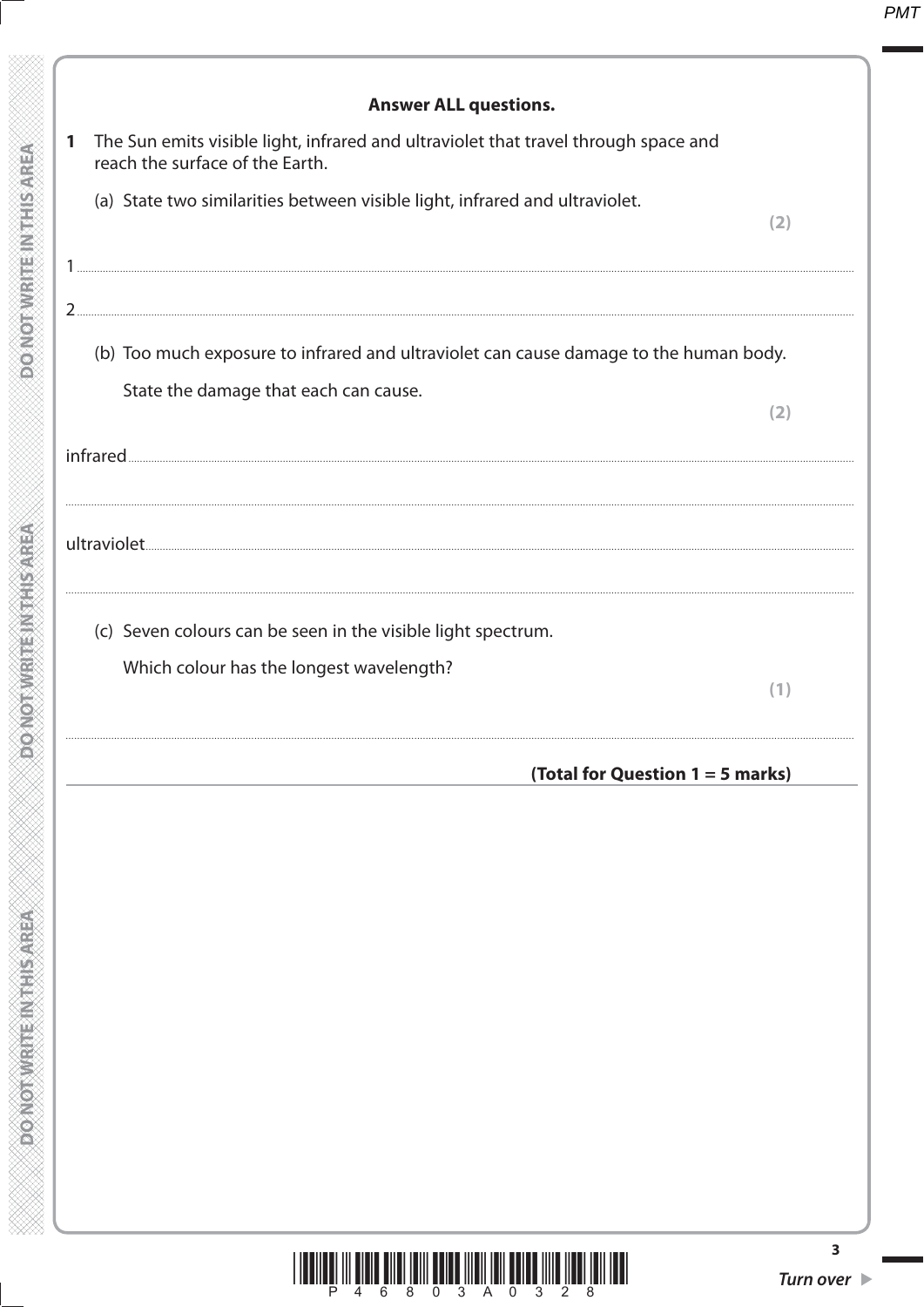DO NOT WRITE IN THIS AREA

**TO NOT WRITE IN THE IN THIS AREA DO NOT WRITE IN THIS AREA DO NOT WRITE IN THIS AREA DO NOT WRITE IN THIS AREA DO NOT WRITE IN THE INTERNATIONAL CONTINUES. THE INTERNATIONAL CONTINUES IN THE INTERNATIONAL CONTINUES.** 

DOCKWATHEINTHIS AREA

| $\mathbf{2}$ |          |              | (a) All metals are good conductors of electricity.   |     |
|--------------|----------|--------------|------------------------------------------------------|-----|
|              |          |              | Which of these non-metals can conduct electricity?   |     |
|              | ×        |              | A carbon                                             | (1) |
|              | ×        | B            | chalk                                                |     |
|              | ×        | C            | plastic                                              |     |
|              | ×        | D            | rubber                                               |     |
|              |          |              | (b) The current in a metallic conductor is a flow of | (1) |
|              | $\times$ |              | A negatively charged electrons                       |     |
|              | $\times$ | B            | negatively charged protons                           |     |
|              | $\times$ | $\mathsf{C}$ | positively charged electrons                         |     |
|              | $\times$ | D            | positively charged protons                           |     |
|              |          |              | (c) Some metals and alloys are magnetic.             |     |
|              |          |              | Which of these is magnetic?                          |     |
|              | $\times$ | $\mathsf{A}$ | aluminium                                            | (1) |
|              | $\times$ | B            | copper                                               |     |
|              | M        | C            | gold                                                 |     |
|              | ×        |              | <b>D</b> steel                                       |     |

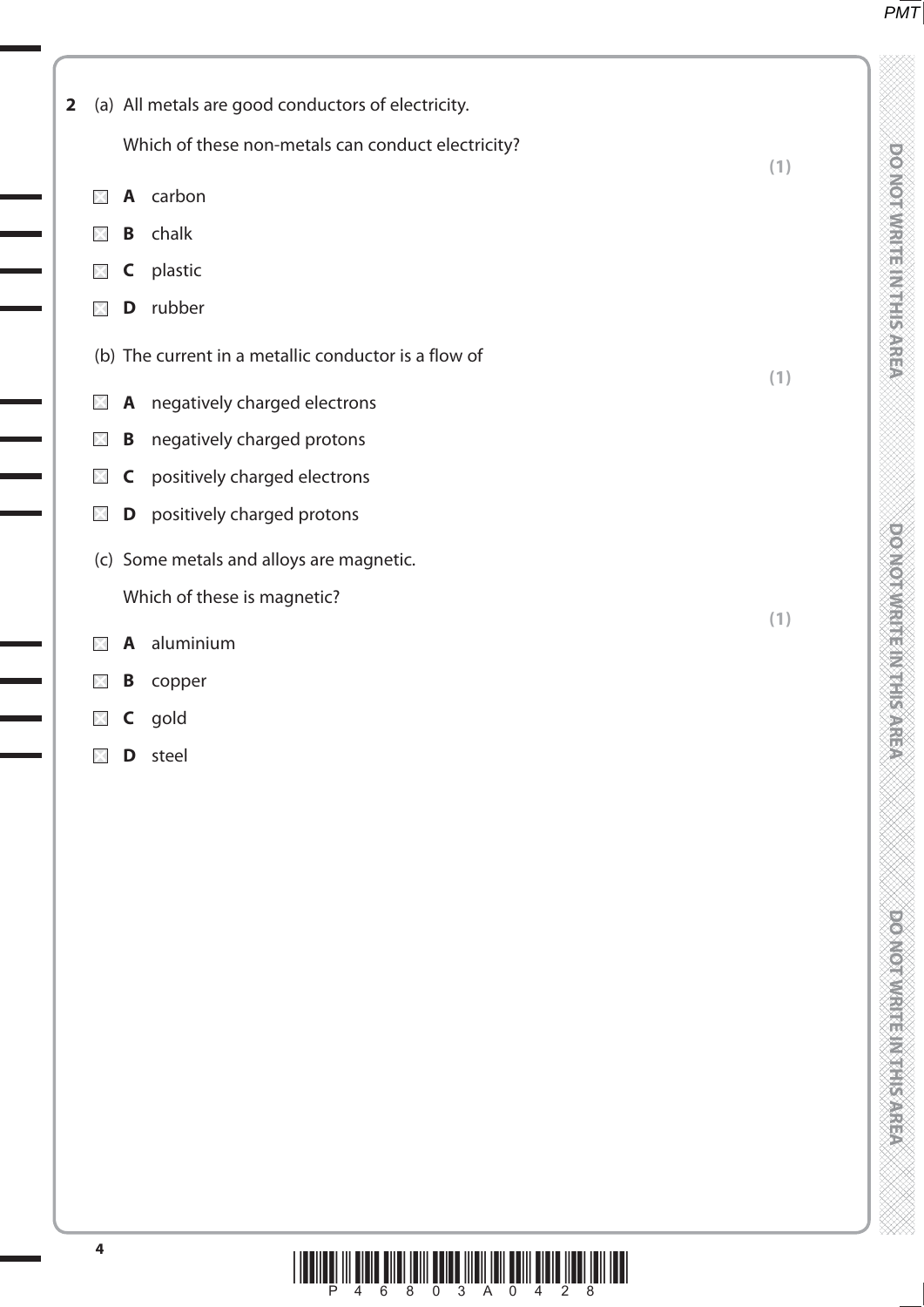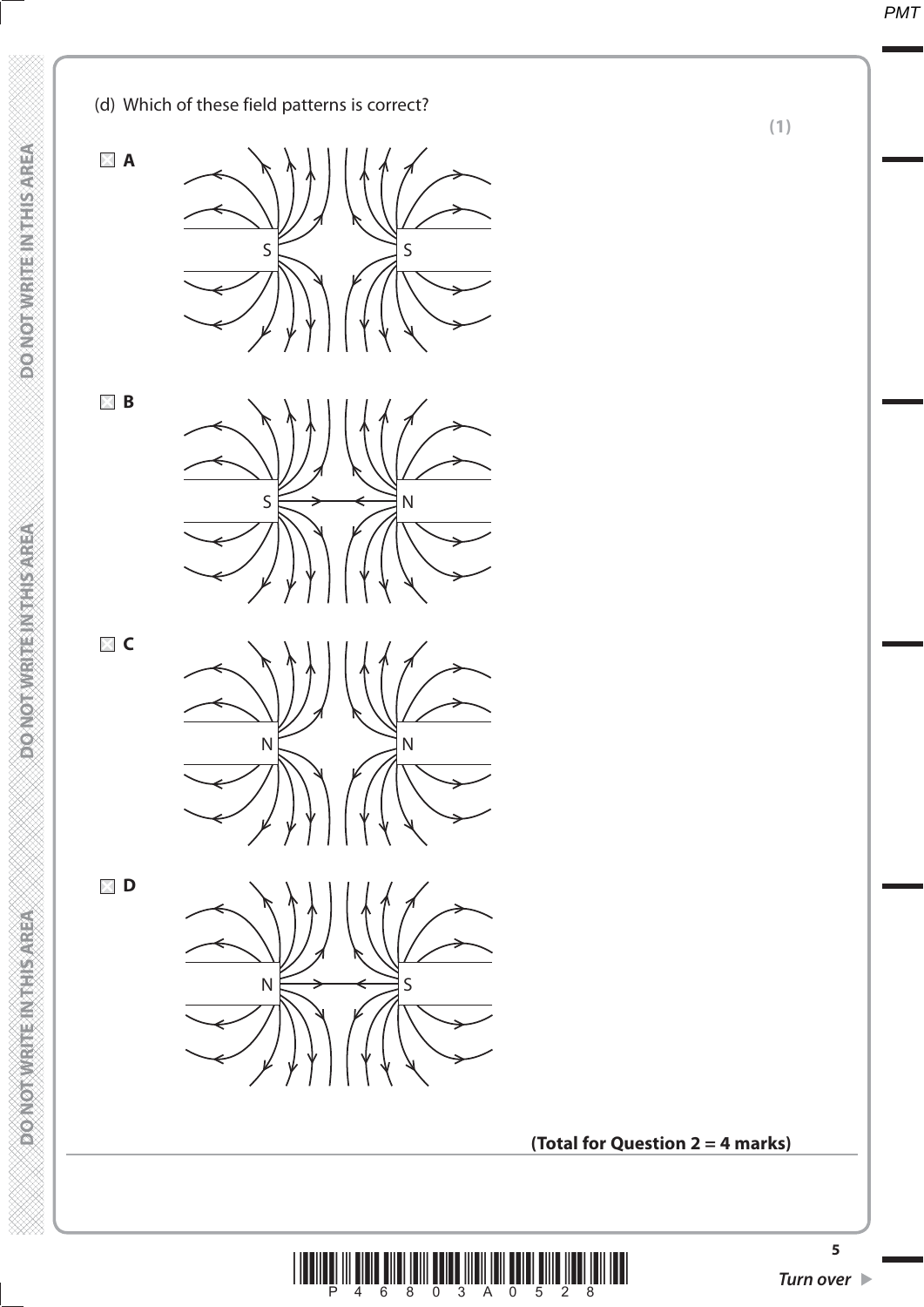DO NOT WRITE IN THIS AREA

**TO NOT WRITE IN THE IN THIS AREA DO NOT WRITE IN THIS AREA DO NOT WRITE IN THIS AREA DO NOT WRITE IN THIS AREA DO NOT WRITE IN THE INTERNATIONAL CONTINUES. THE INTERNATIONAL CONTINUES IN THE INTERNATIONAL CONTINUES.** 

**DONOTWIRE MARKERS** 



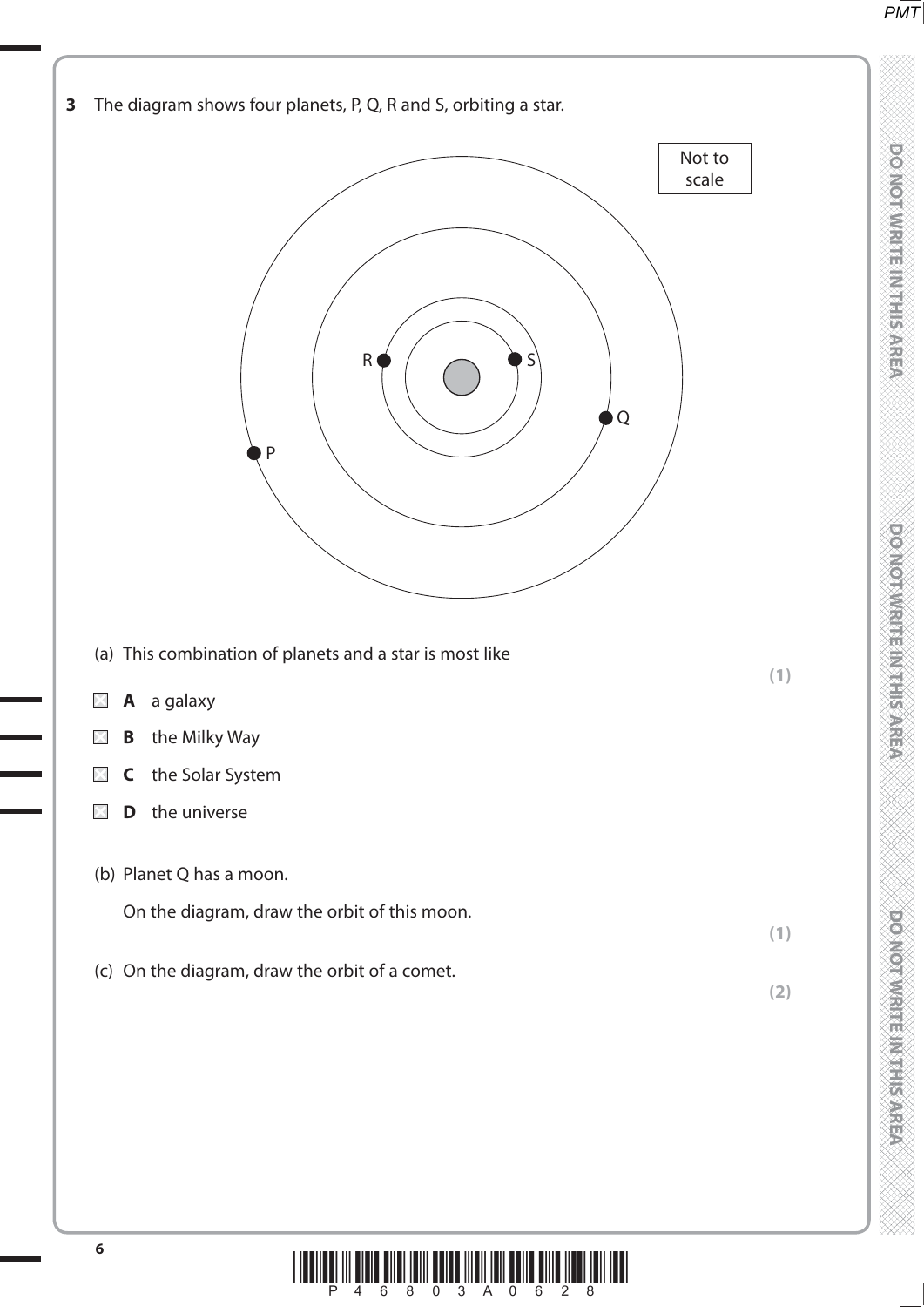

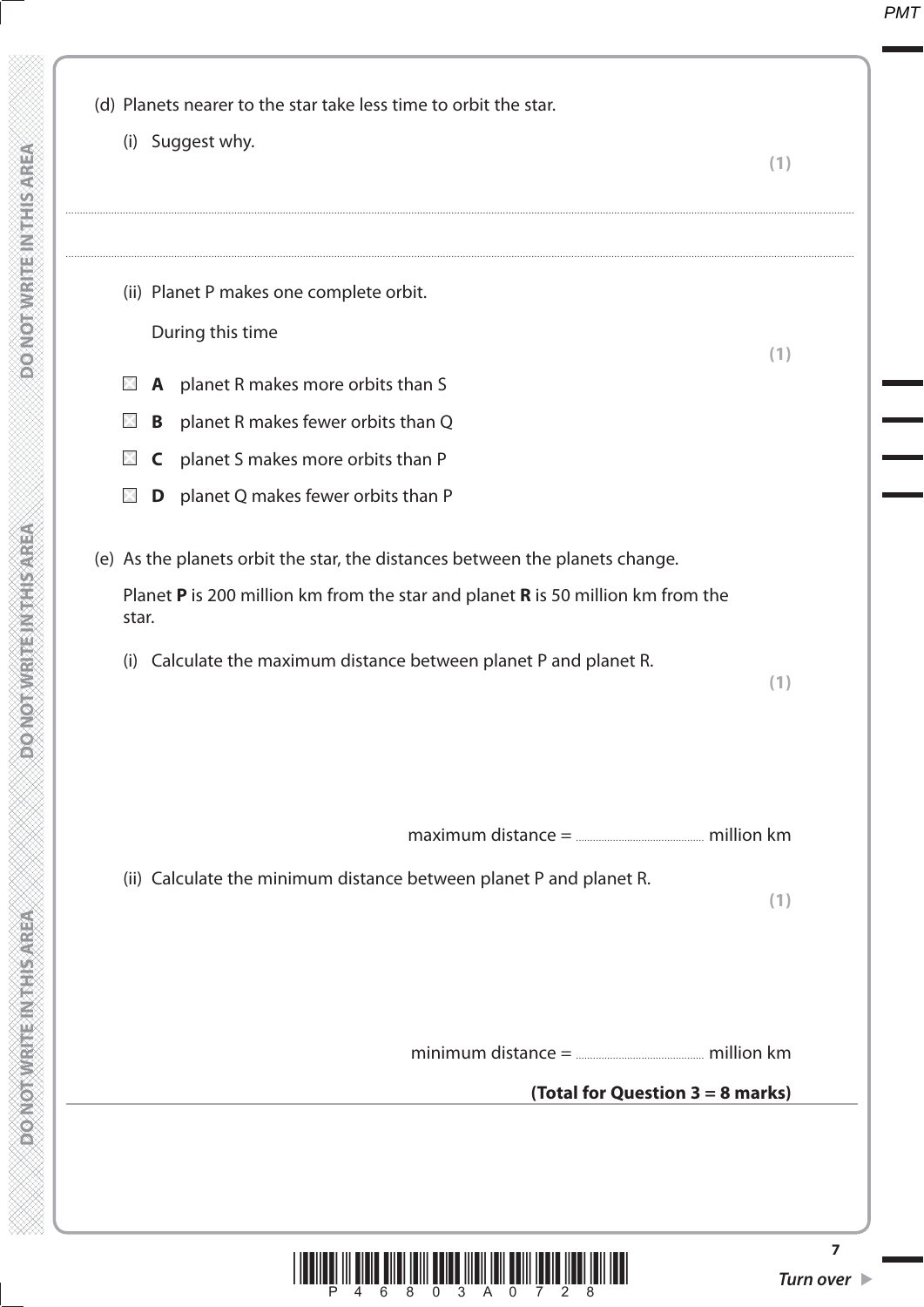

**DO NOT WRITE IN THIS AREA** 

**DOMORATION IS AN EXPERIENCE** 

**CONCRETE MARKET DESCRIPTION** 

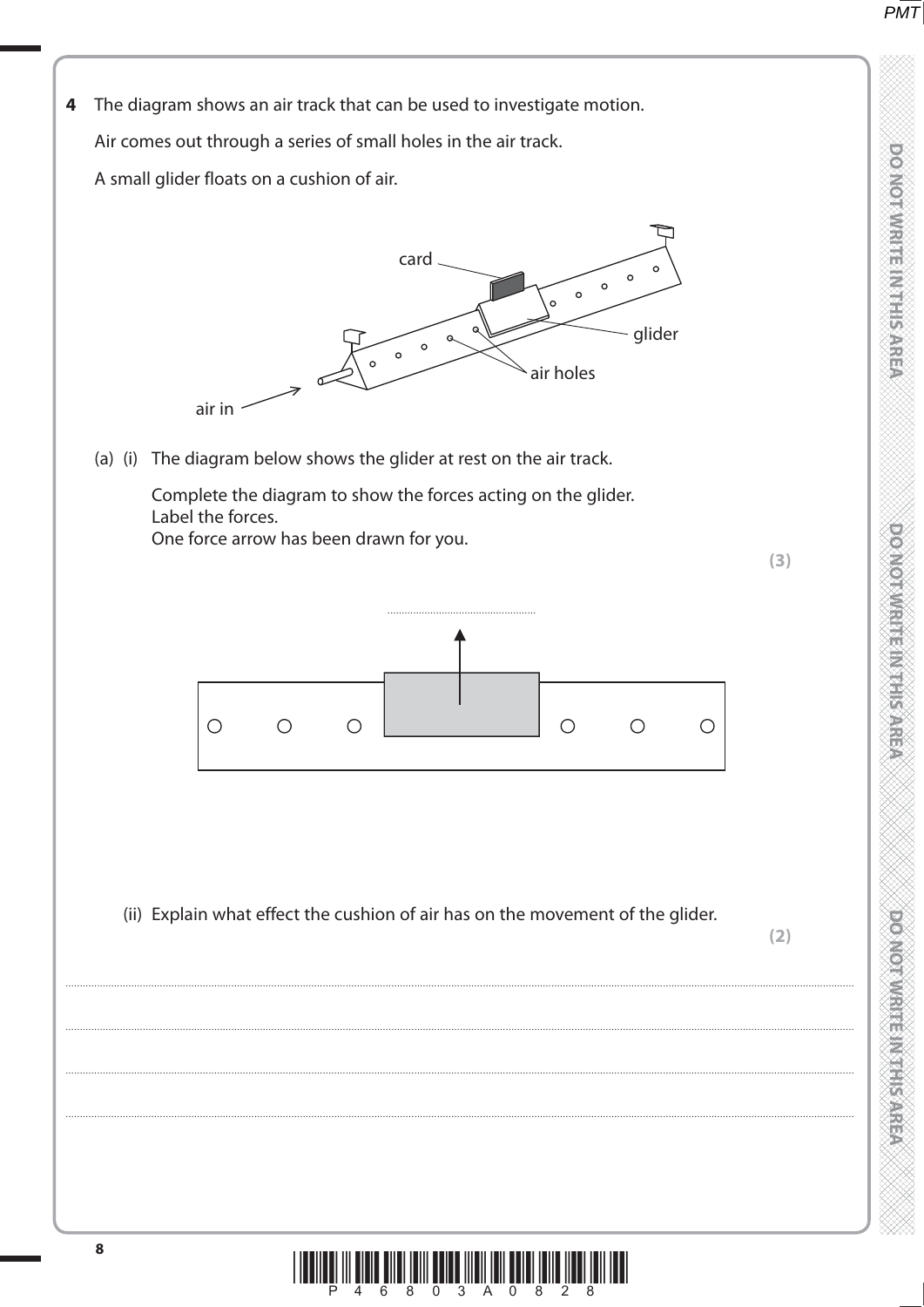(b) Two light gates connected to a data logger are placed above the air track so that the card will pass through them. The glider moves at a constant speed to the right. The length of the card is 8.3 cm. The card takes 314 ms to pass through the first light gate. (i) State the relationship between average speed, distance moved and time taken. **(1)** (ii) Calculate the average speed of the card as it passes through the first light gate. **(2)** average speed = ............................................. cm/s (iii) State the time taken for the card to pass through the second light gate. **(1)** time taken = .............................................ms **(Total for Question 4 = 9 marks)** light gates glider air track galider and the same of the same of the same same same same said that the same same same said  $1\sigma$  light notes 2



**9**

**MONOGRAPH DESCRIPTION AND AREA**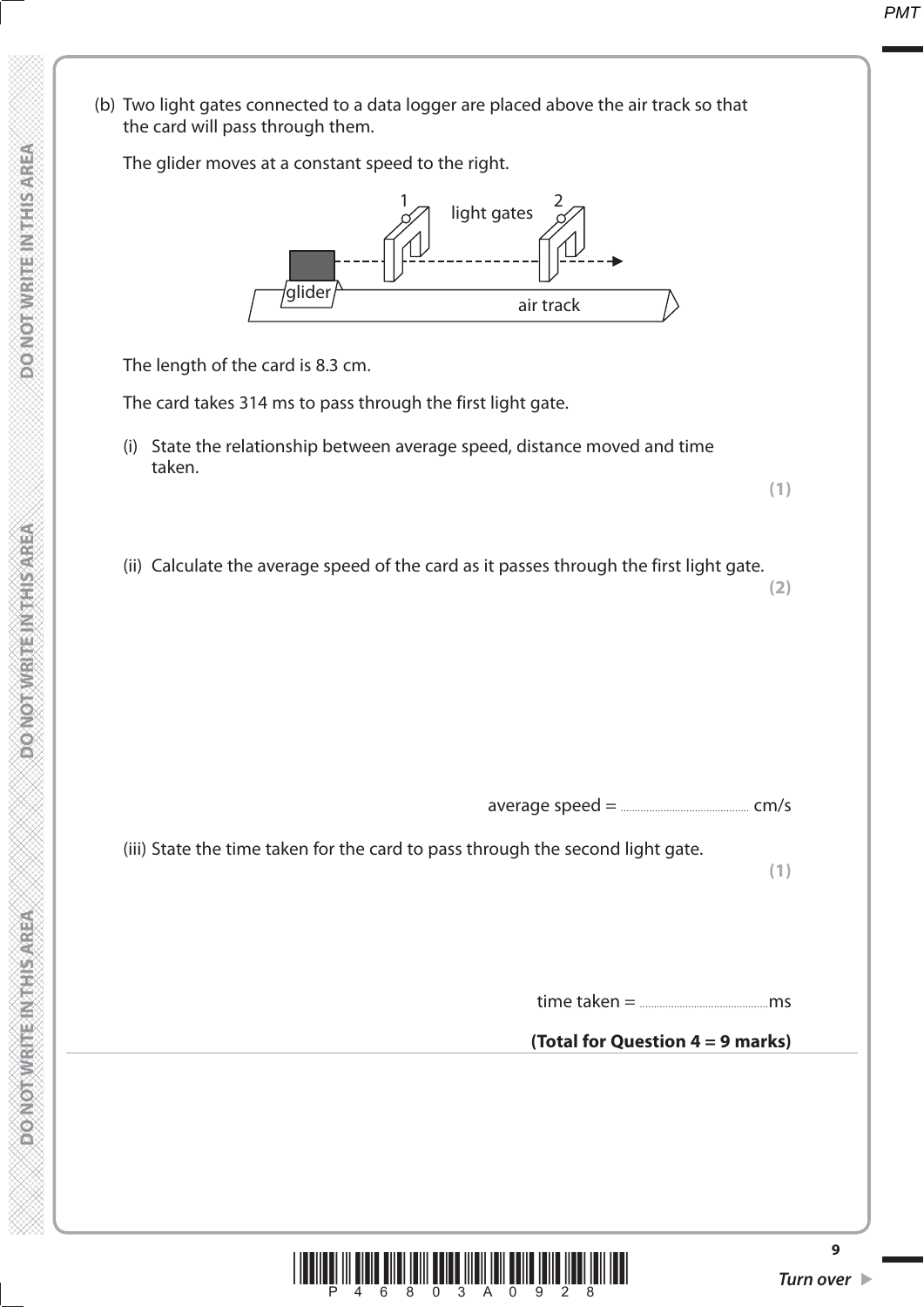**TO NOT WRITE IN THE IN THIS AREA DO NOT WRITE IN THIS AREA DO NOT WRITE IN THIS AREA DO NOT WRITE IN THIS AREA DO NOT WRITE IN THE INTERNATIONAL CONTINUES. THE INTERNATIONAL CONTINUES IN THE INTERNATIONAL CONTINUES.** 

**DO NORMALLE IN THE METAL** 

**DO NOT WRITE IN THIS AREA** 

## **5** (a) A student investigates the resistance of a lamp.

 (i) The student uses a circuit that contains an ammeter, a battery, a lamp and a voltmeter to determine the resistance of the lamp.

Draw a circuit diagram to show how he should connect the apparatus.

**(3)**

**(1)**

(ii) State the relationship between voltage, current and resistance.

(iii) The student obtains this graph for a filament lamp.



Calculate the resistance of the lamp when the voltage is 6.0 V.

Give the unit.



resistance = .............................................................. unit ...............................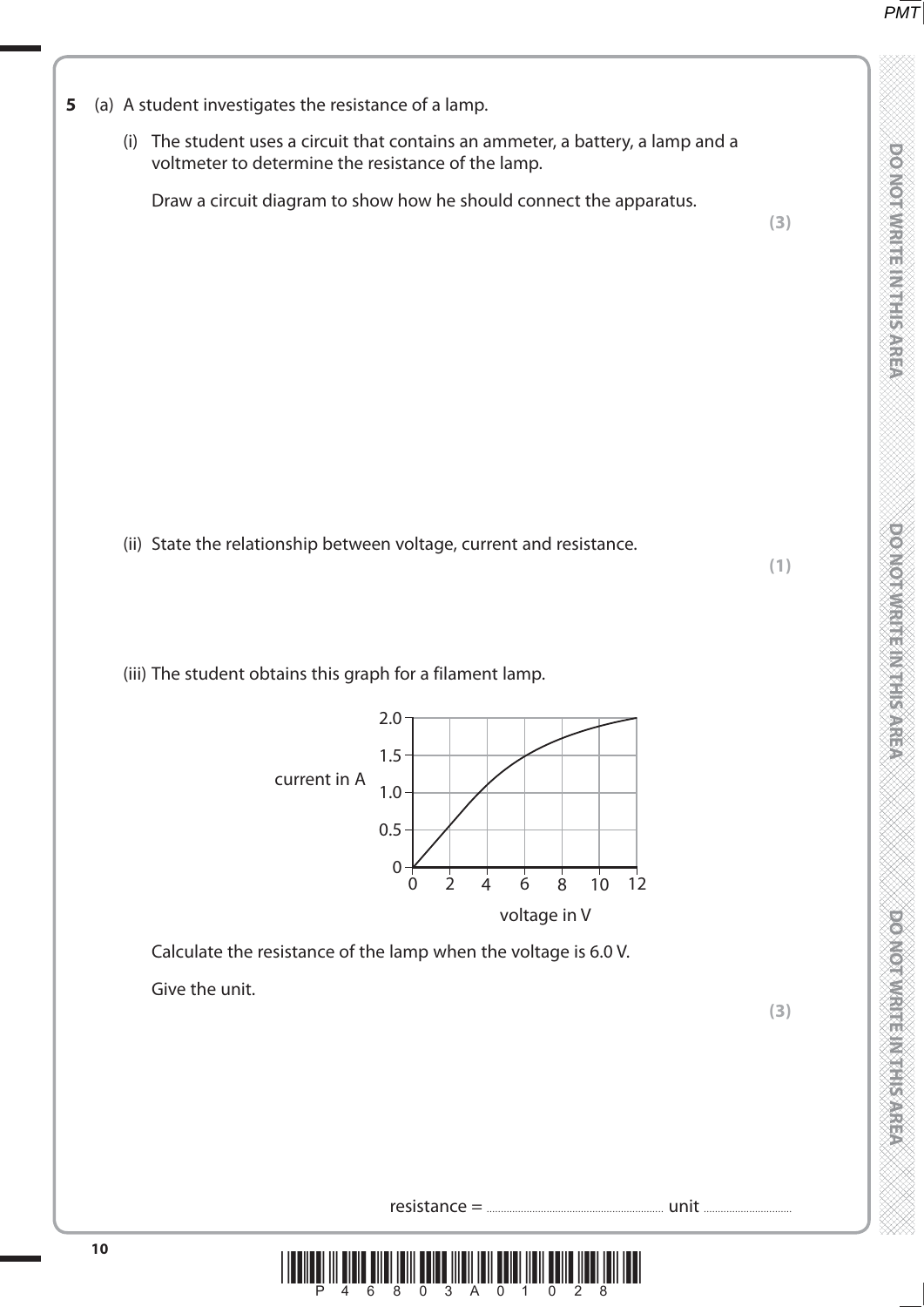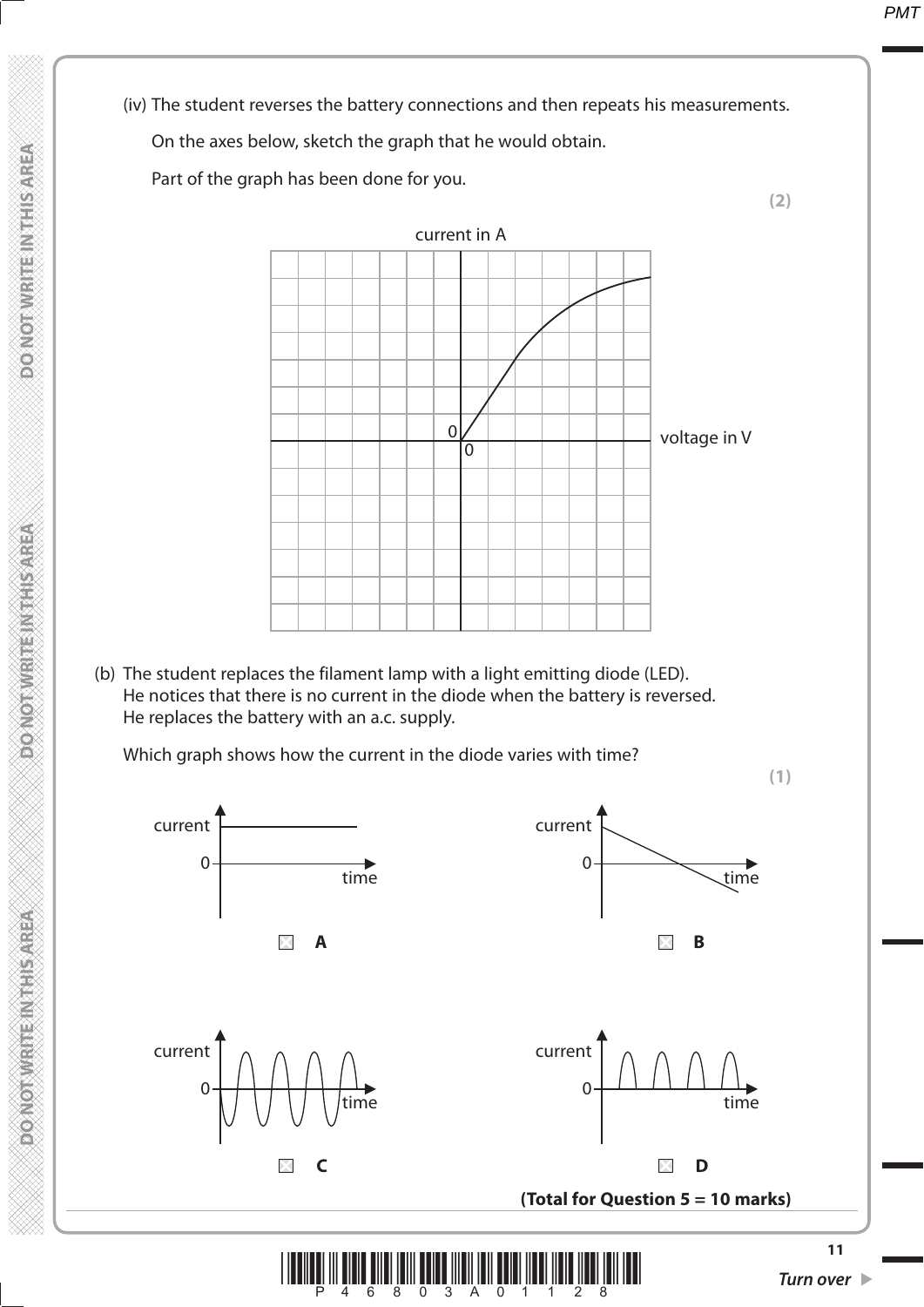DO NOTWRITE INTHIS AREA

**TO NOT WRITE IN THE IN THIS AREA DO NOT WRITE IN THIS AREA DO NOT WRITE IN THIS AREA DO NOT WRITE IN THIS AREA DO NOT WRITE IN THE INTERNATIONAL CONTINUES. THE INTERNATIONAL CONTINUES IN THE INTERNATIONAL CONTINUES.** 

**DOOMOTAWRITEIN THE SAREA** 

**DO NOTWRITE MYTHIS AREA** 



(b) The diagram below shows a ray of light as it passes from air into a glass block.

The angle of incidence is 43° and the light is refracted as shown.



| (i) On the diagram, draw the normal for this refraction. |  |
|----------------------------------------------------------|--|
| (ii) On the diagram, mark the angle of refraction.       |  |
| (iii) Measure the angle of refraction.                   |  |

angle of refraction = ............................................ °

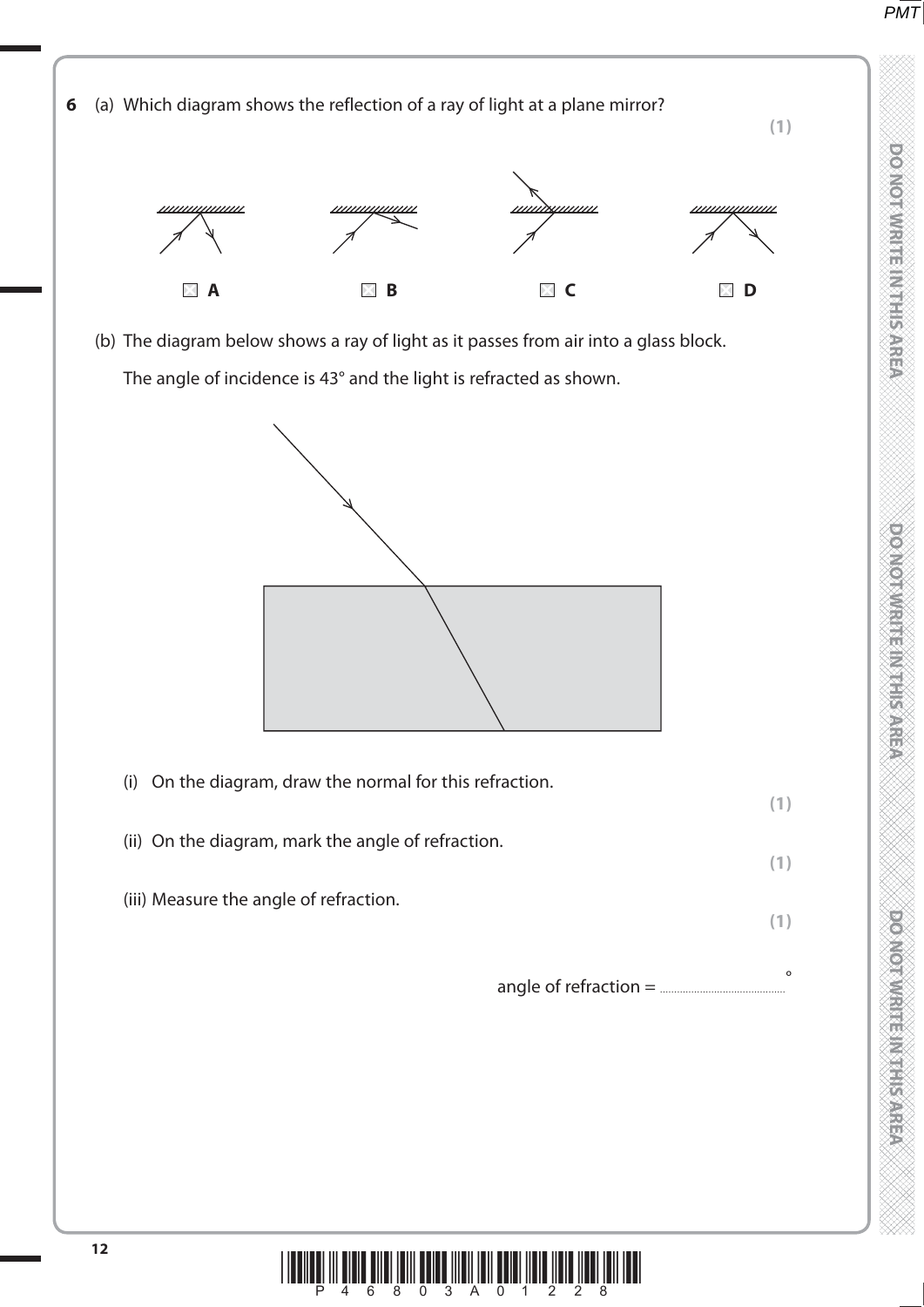

**DONOIS NEW ENDER** 

**FOR SHARITAN CONTROLLER**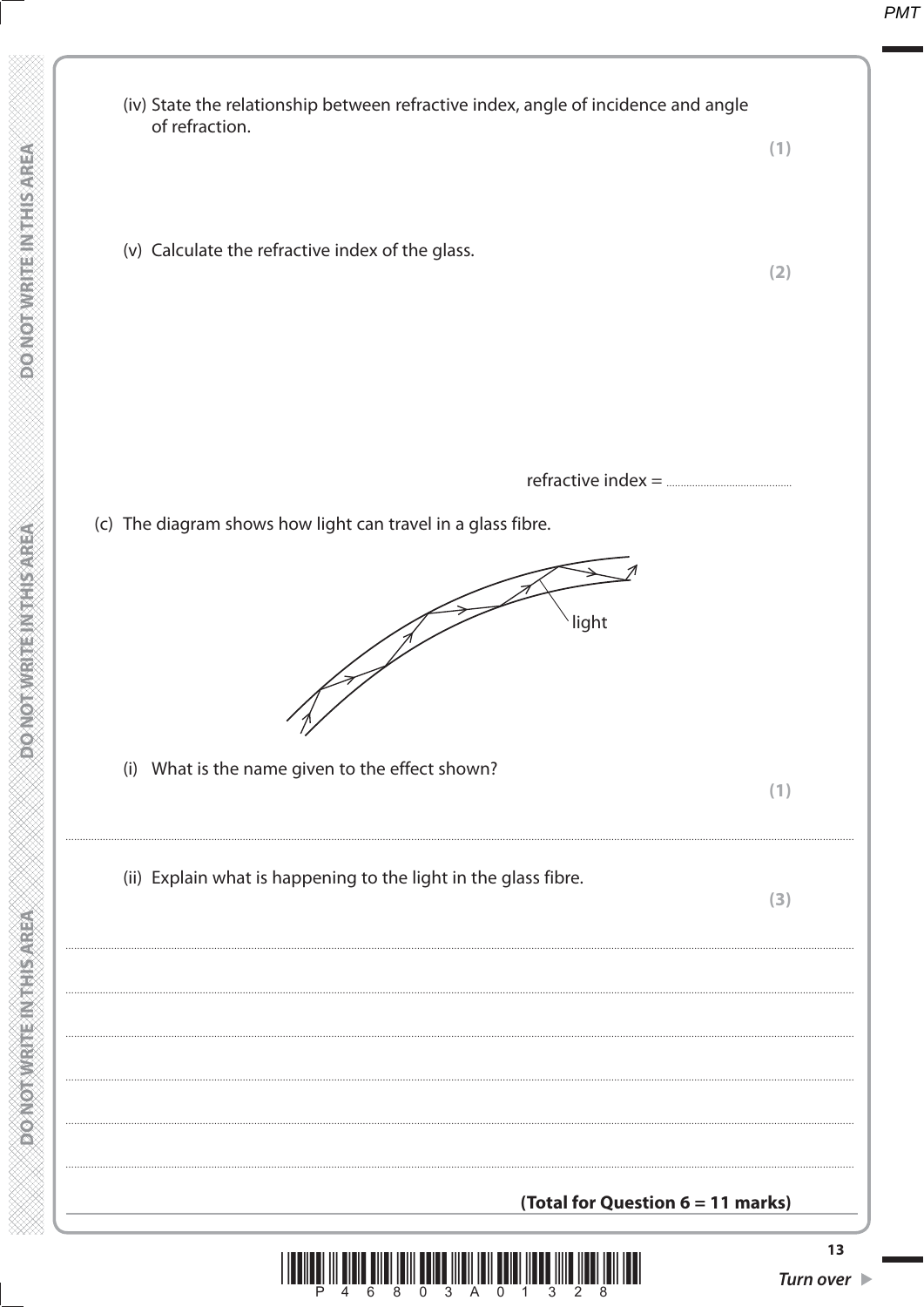

**DO NOTWRITE INTERNATION** 

**TO NOT WRITE IN THE IN THIS AREA DO NOT WRITE IN THIS AREA DO NOT WRITE IN THIS AREA DO NOT WRITE IN THIS AREA DO NOT WRITE IN THE INTERNATIONAL CONTINUES. THE INTERNATIONAL CONTINUES IN THE INTERNATIONAL CONTINUES.** 

**DO NOT MRITE IN THIS AREA** 

**MONODIAN ENGINEERING** 

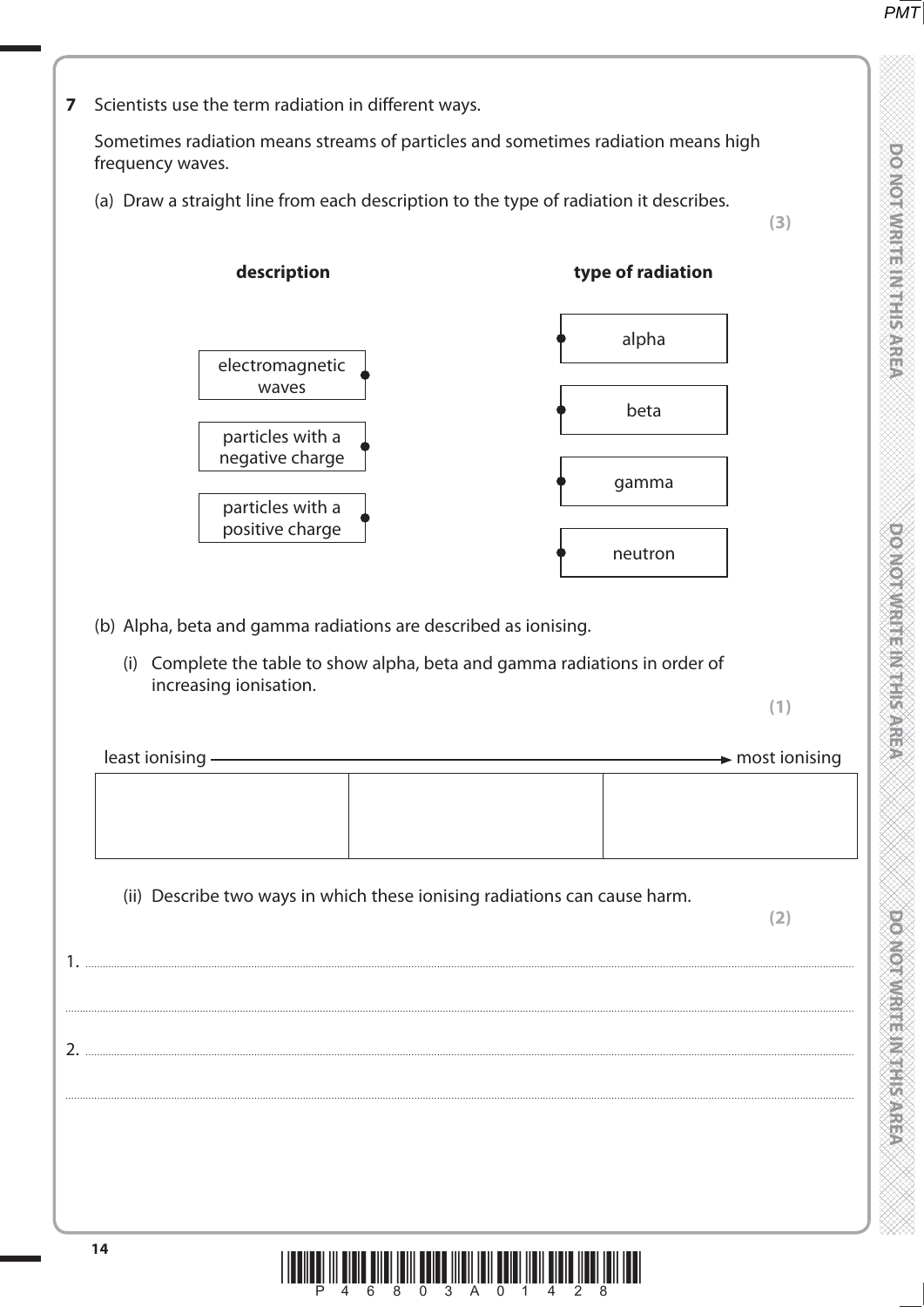(c) People who work with ionising radiations need to measure the amount of radiation they are exposed to.

For many years, a film badge was used to detect the radiations.

The diagram shows how a film badge is constructed.



 Each absorber window is made from different thicknesses of paper, aluminium or lead.

 Complete the table to show if alpha, beta and gamma radiations penetrate each material. Some have been done for you.

Use the words 'goes through' or 'stopped'.

**(3)**

|                 | 0.1 cm paper | 0.5 cm aluminium | 0.5 cm lead |
|-----------------|--------------|------------------|-------------|
| alpha radiation |              |                  | stopped     |
| beta radiation  |              | stopped          |             |
| gamma radiation | goes through |                  |             |

....................................................................................................................................................................................................................................................................................

(d) State the name of another device that can be used to detect alpha radiation.

**(1)**

# **(Total for Question 7 = 10 marks)**

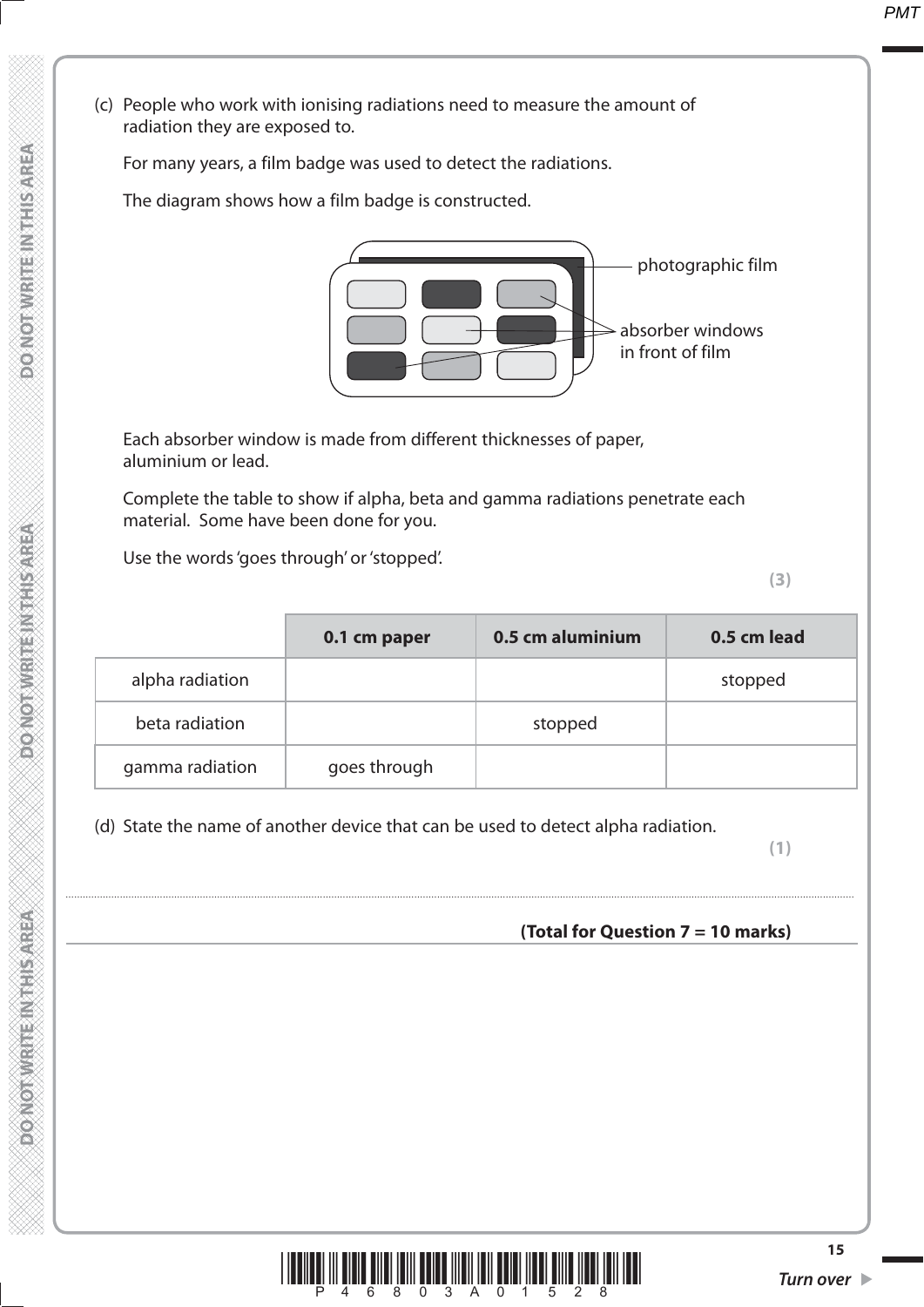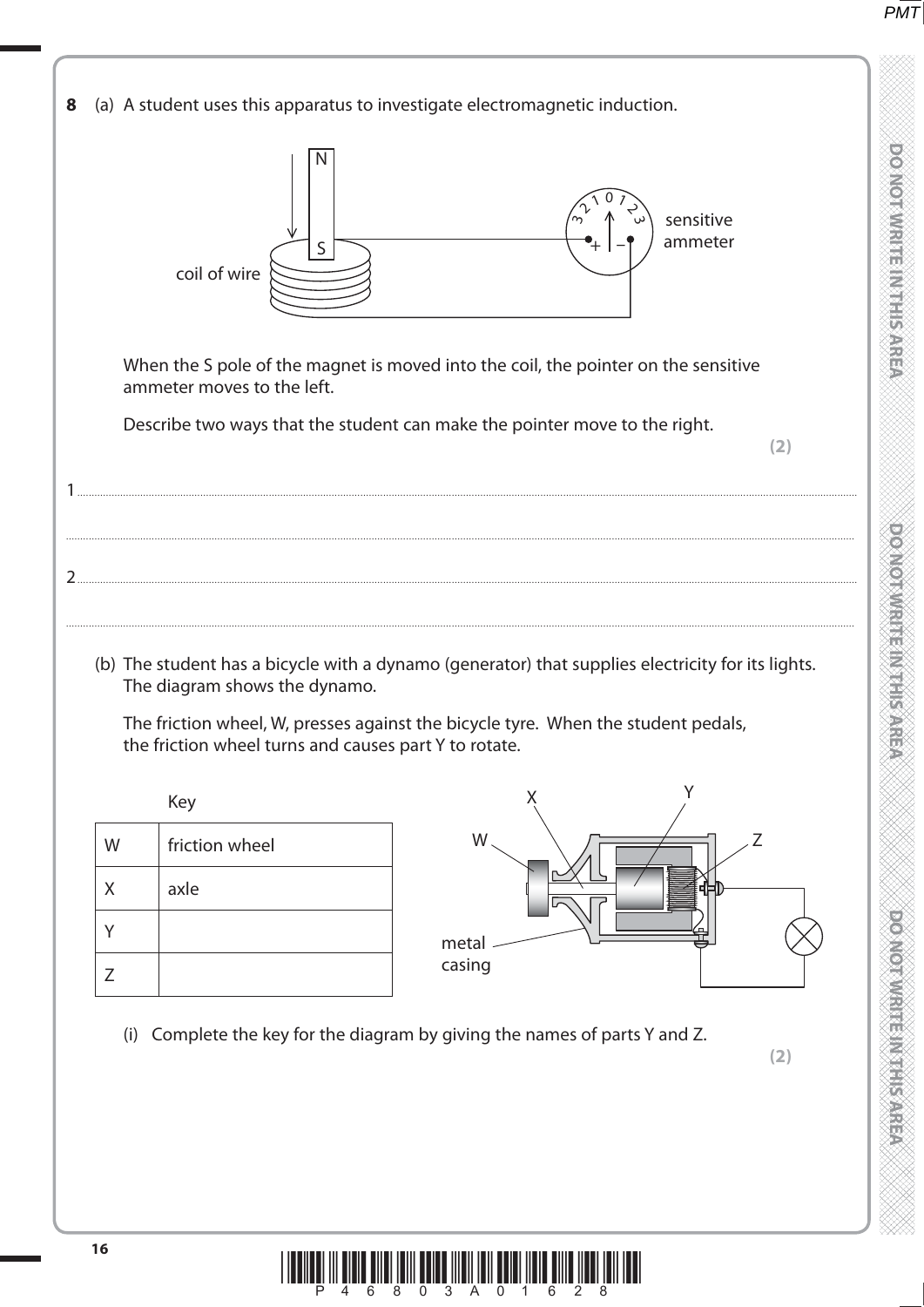

frequency = ............................................ Hz

(iv) Which row of the table is correct when the friction wheel turns faster?

**(1)**

|                          | <b>Output voltage is</b> | <b>Frequency of output voltage is</b> |
|--------------------------|--------------------------|---------------------------------------|
| $\mathsf{A}$<br>$\times$ | lower                    | lower                                 |
| B                        | higher                   | lower                                 |
| $\boxtimes$ C            | higher                   | higher                                |
| D                        | lower                    | higher                                |

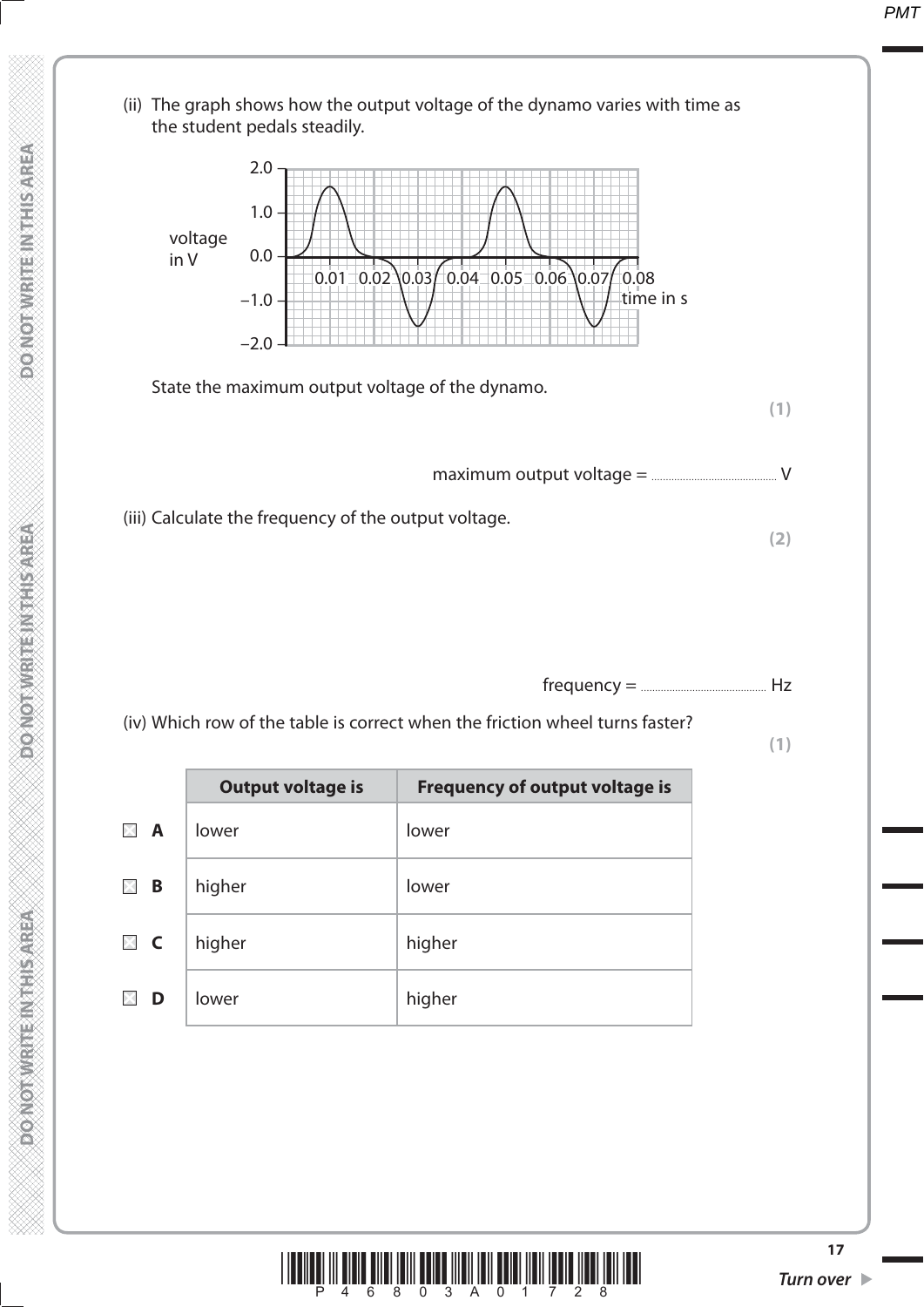**TO NOT WRITE IN THE IN THIS AREA DO NOT WRITE IN THIS AREA DO NOT WRITE IN THIS AREA DO NOT WRITE IN THIS AREA DO NOT WRITE IN THE INTERNATIONAL CONTINUES. THE INTERNATIONAL CONTINUES IN THE INTERNATIONAL CONTINUES.** 

DOMOTIVE EIN SIEN AREA 

**DO NOT WRITE IN THIS AREA** 

e de la composición de la composición de la composición de la composición de la composición de la composición<br>La composición de la composición de la composición de la composición de la composición de la composición de la

| (v) Apart from changing the speed of the friction wheel, suggest how the output<br>voltage of the dynamo can be increased. | (1) |
|----------------------------------------------------------------------------------------------------------------------------|-----|
| (c) The student cycles for 290 s.                                                                                          |     |
| Her dynamo produces a constant useful power output of 3.1 W and is<br>72% efficient.                                       |     |
| (i) Calculate the total useful energy output.                                                                              | (3) |
|                                                                                                                            |     |
|                                                                                                                            |     |
|                                                                                                                            |     |
| (ii) State the relationship between efficiency, useful energy output and total<br>energy input.                            | (1) |
| (iii) Calculate the total energy input.                                                                                    | (3) |
|                                                                                                                            |     |
|                                                                                                                            |     |
|                                                                                                                            |     |
|                                                                                                                            |     |
| (Total for Question 8 = 16 marks)                                                                                          |     |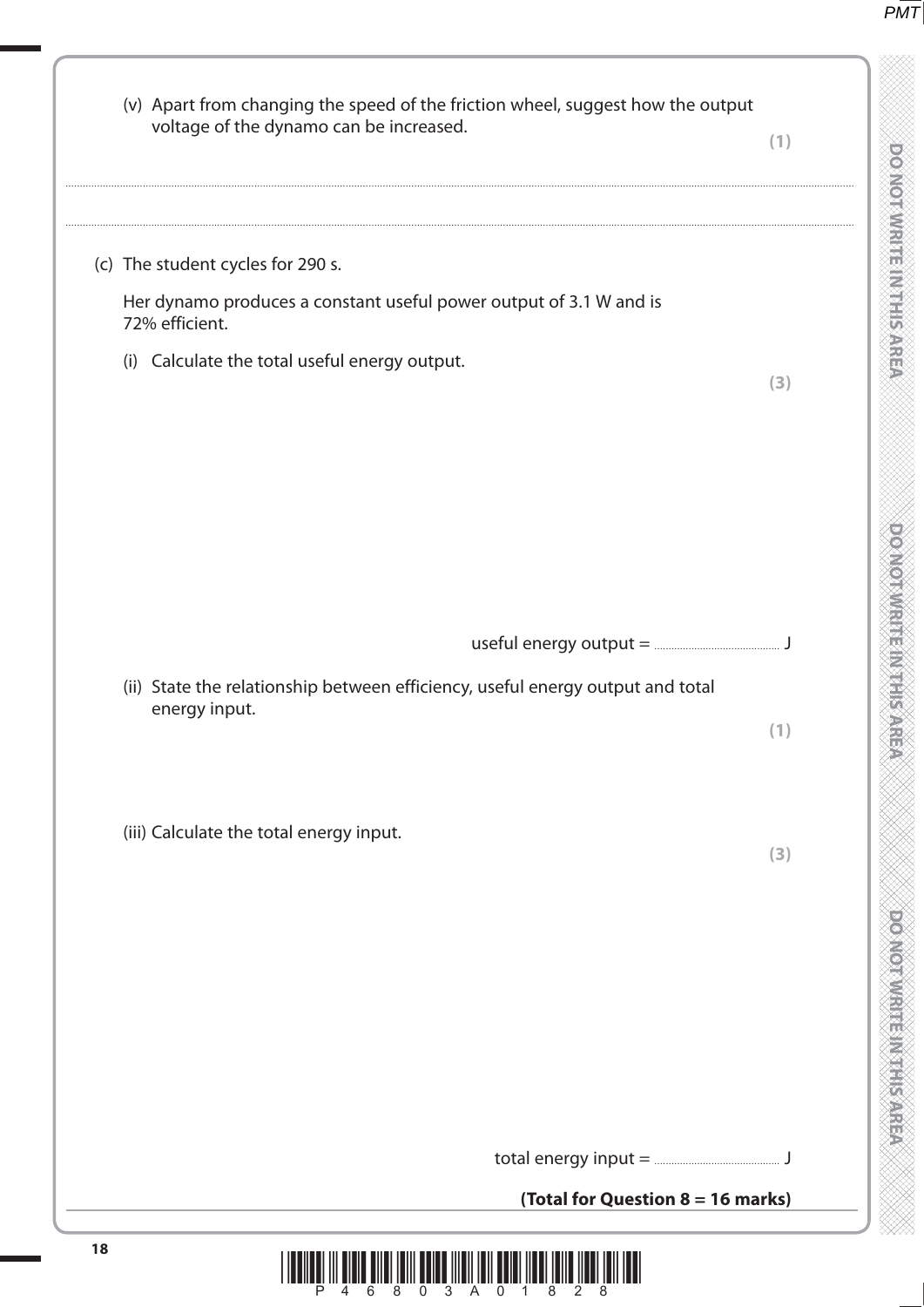**9** A resistance band is a stretchy plastic band that is used when doing exercises.

 The diagram shows a student exercising his leg by stretching a resistance band fixed to a wall.



 The student moves his leg 34 cm sideways as shown. The average resistance force is 23 N.

(a) (i) State the relationship between work done, force and distance moved.

**(1)**

(ii) Calculate the work done when the student moves his leg sideways once.

**(2)**

work done = ............................................ J

 (b) The student repeats this movement 15 times in 1 minute. Calculate the average power of the student during this exercise.

**(3)**

power = ............................................ W

**(Total for Question 9 = 6 marks)**

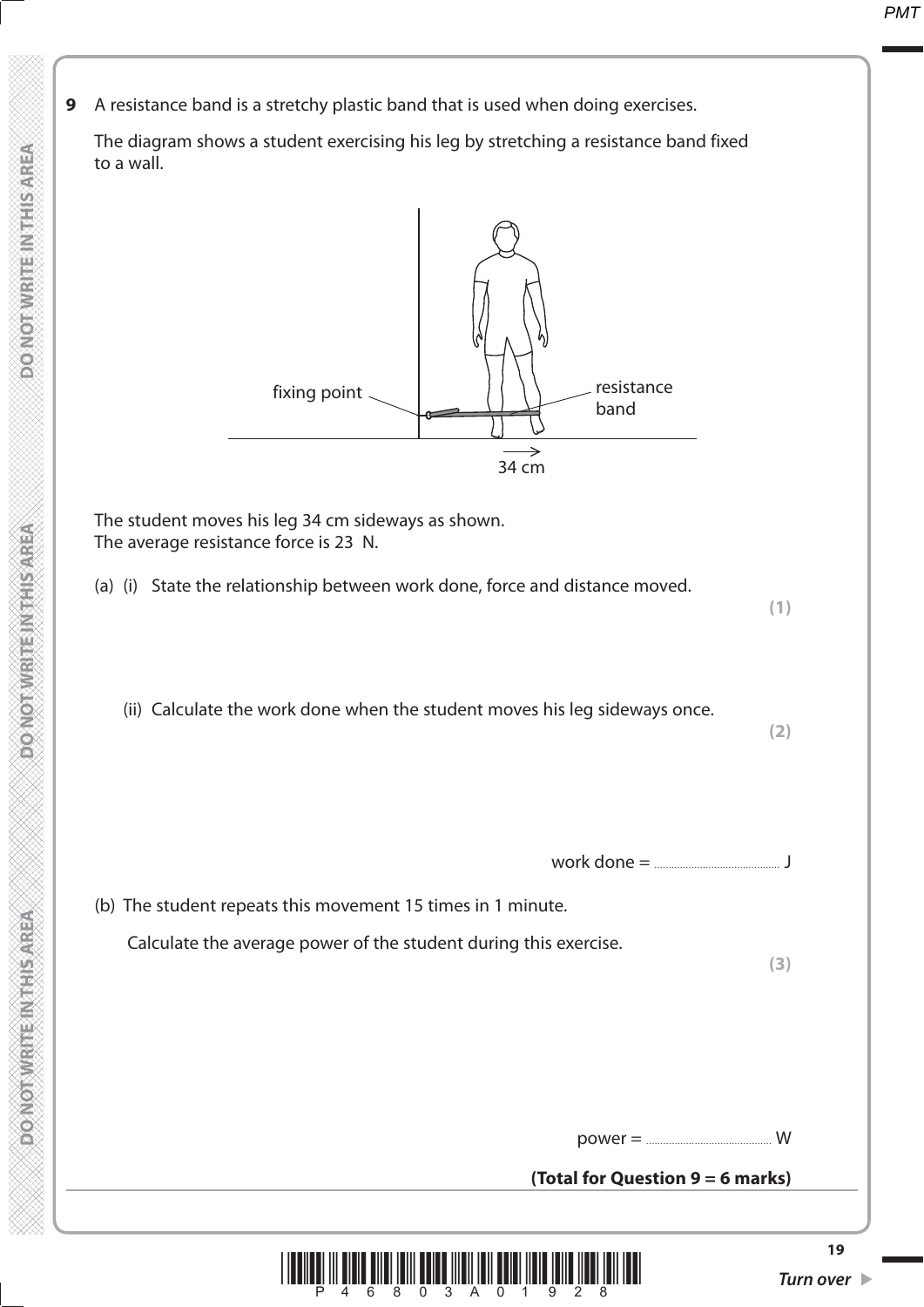

DO NOT WRITE IN THIS AREA

**DO NOT WRITE IN THIS AREA** 

**PONDIAN REINTERNESSARE** 

LÀ III TILLË TILLË BILLË TILLË TILLË TILLË TILLË TILLË TILLË TILLË TILLË TILLË TILLË TILLË TILLË TILLË TILLË T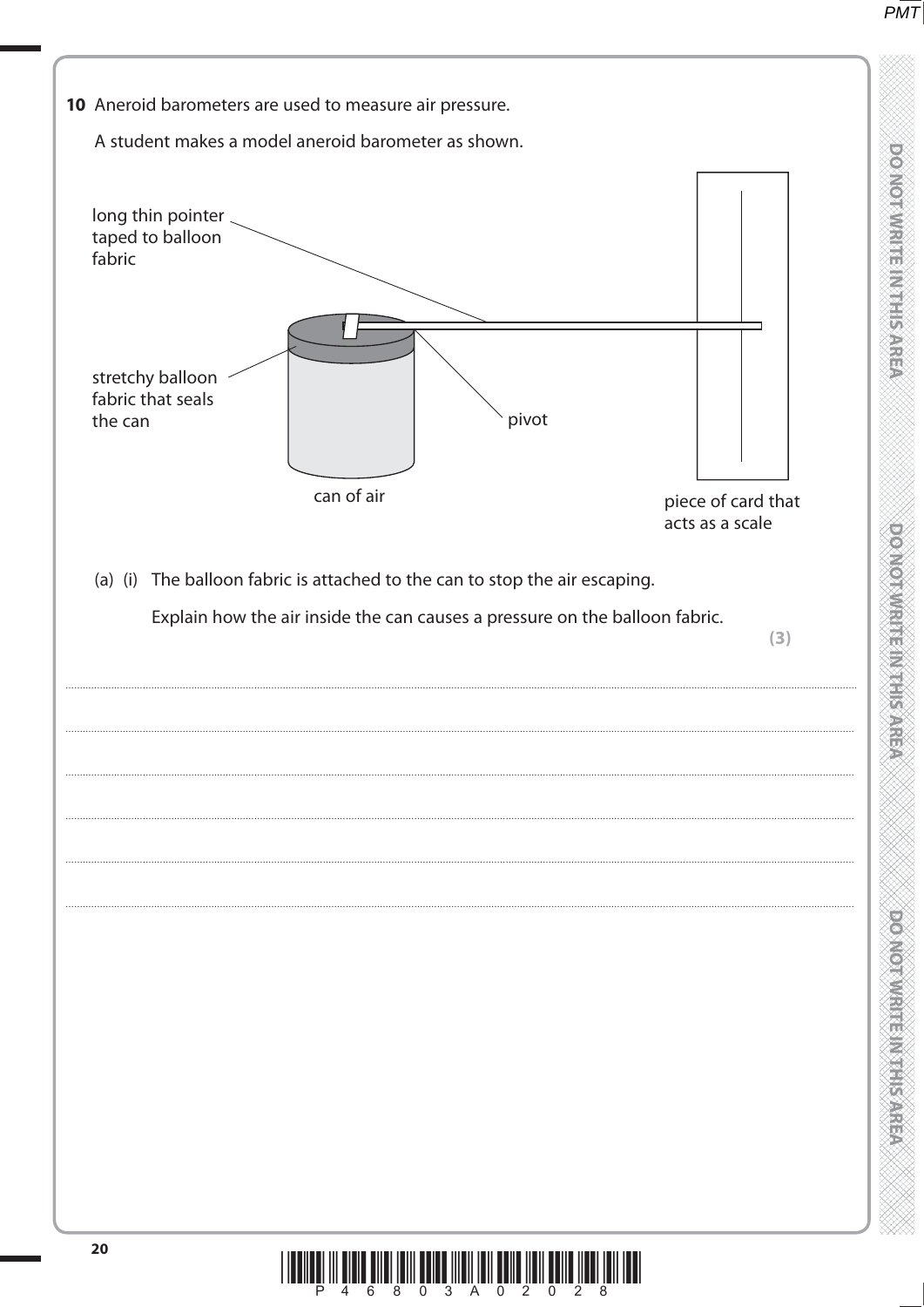| (ii) The balloon fabric is tight and flat.<br>The pointer is horizontal as shown.                                                                               |                                       |
|-----------------------------------------------------------------------------------------------------------------------------------------------------------------|---------------------------------------|
| Explain what happens to the different parts of the model when the<br>atmospheric pressure increases. [You may assume that the temperature<br>remains constant.] |                                       |
|                                                                                                                                                                 | (4)                                   |
|                                                                                                                                                                 |                                       |
|                                                                                                                                                                 |                                       |
|                                                                                                                                                                 |                                       |
|                                                                                                                                                                 |                                       |
|                                                                                                                                                                 |                                       |
|                                                                                                                                                                 |                                       |
|                                                                                                                                                                 |                                       |
|                                                                                                                                                                 |                                       |
| (iii) Suggest two ways that the model could be altered to increase its sensitivity to<br>changes in atmospheric pressure.                                       | [2]                                   |
|                                                                                                                                                                 |                                       |
|                                                                                                                                                                 |                                       |
|                                                                                                                                                                 |                                       |
| $2_{\cdot}$                                                                                                                                                     |                                       |
|                                                                                                                                                                 |                                       |
|                                                                                                                                                                 |                                       |
|                                                                                                                                                                 |                                       |
|                                                                                                                                                                 |                                       |
|                                                                                                                                                                 |                                       |
| <u> I III ALI III ALI ANTI LIII ALI ANTI III ANTI LIII ANTI III ANTI III ANTI III ANTI III ANTI III ANTI III ANTI</u>                                           | 21<br>Turn over $\blacktriangleright$ |

**DONOT WRITE INTHIS AREA**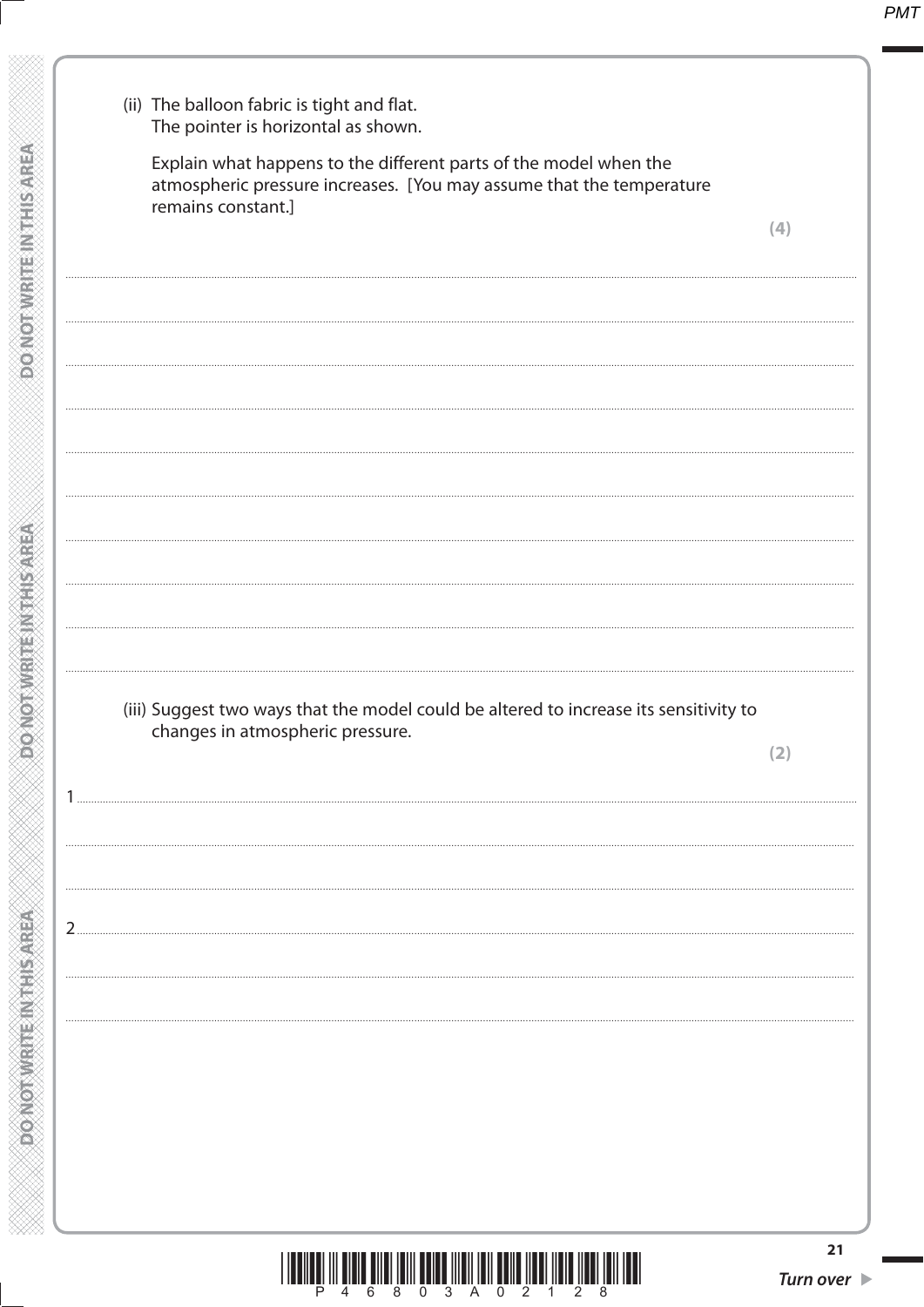

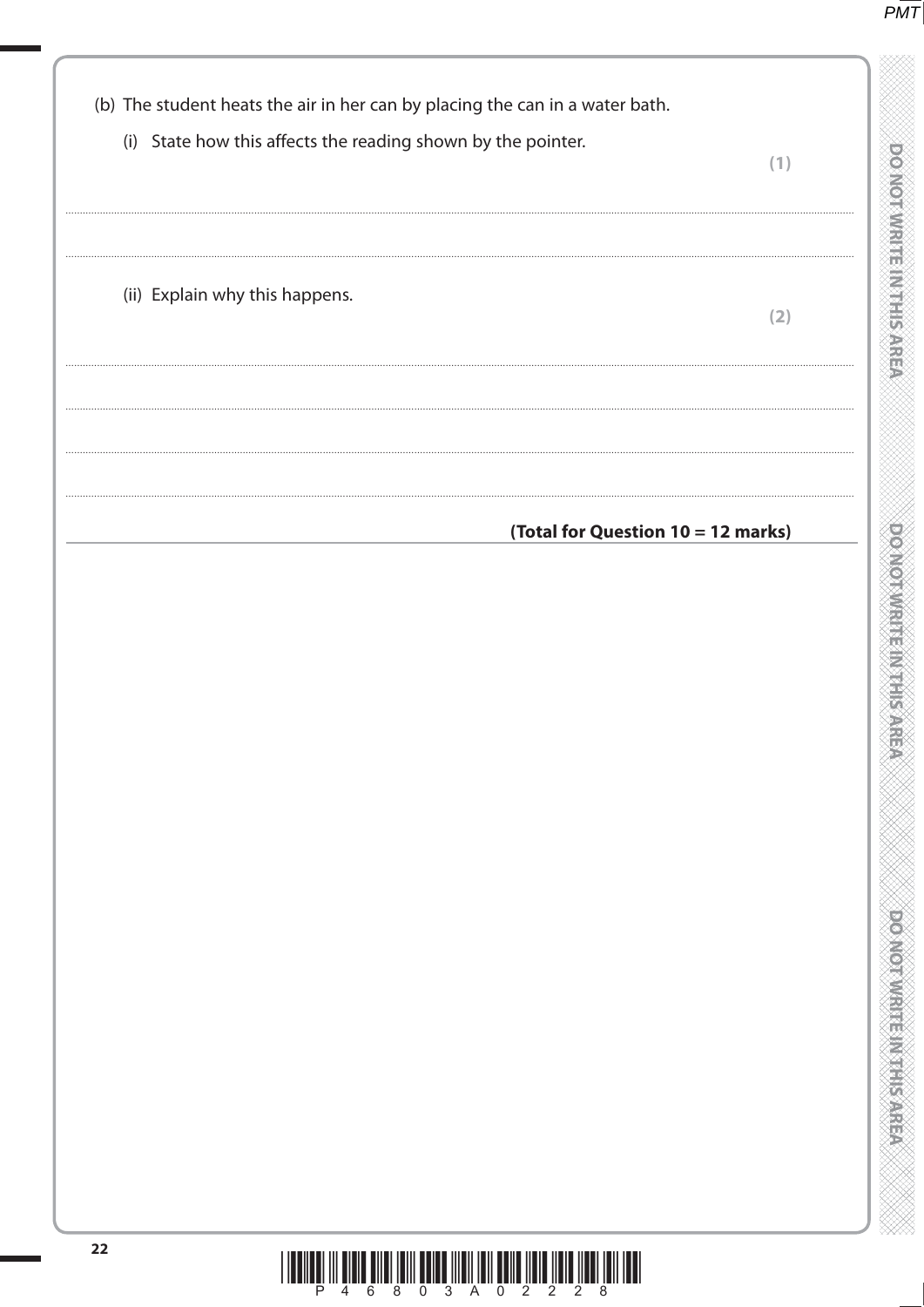

ilan <sup>8</sup>ilai <sup>8</sup>ilin 8an <sup>3</sup>ilai 7ian 8an <sup>5</sup>ian <sup>3</sup>ilin <sup>5</sup>i

**DO NOT WRITE INTHIS AREA** 

**MONORANGER MANAGER** 

**ASSASS MANISTER AND CONFOR**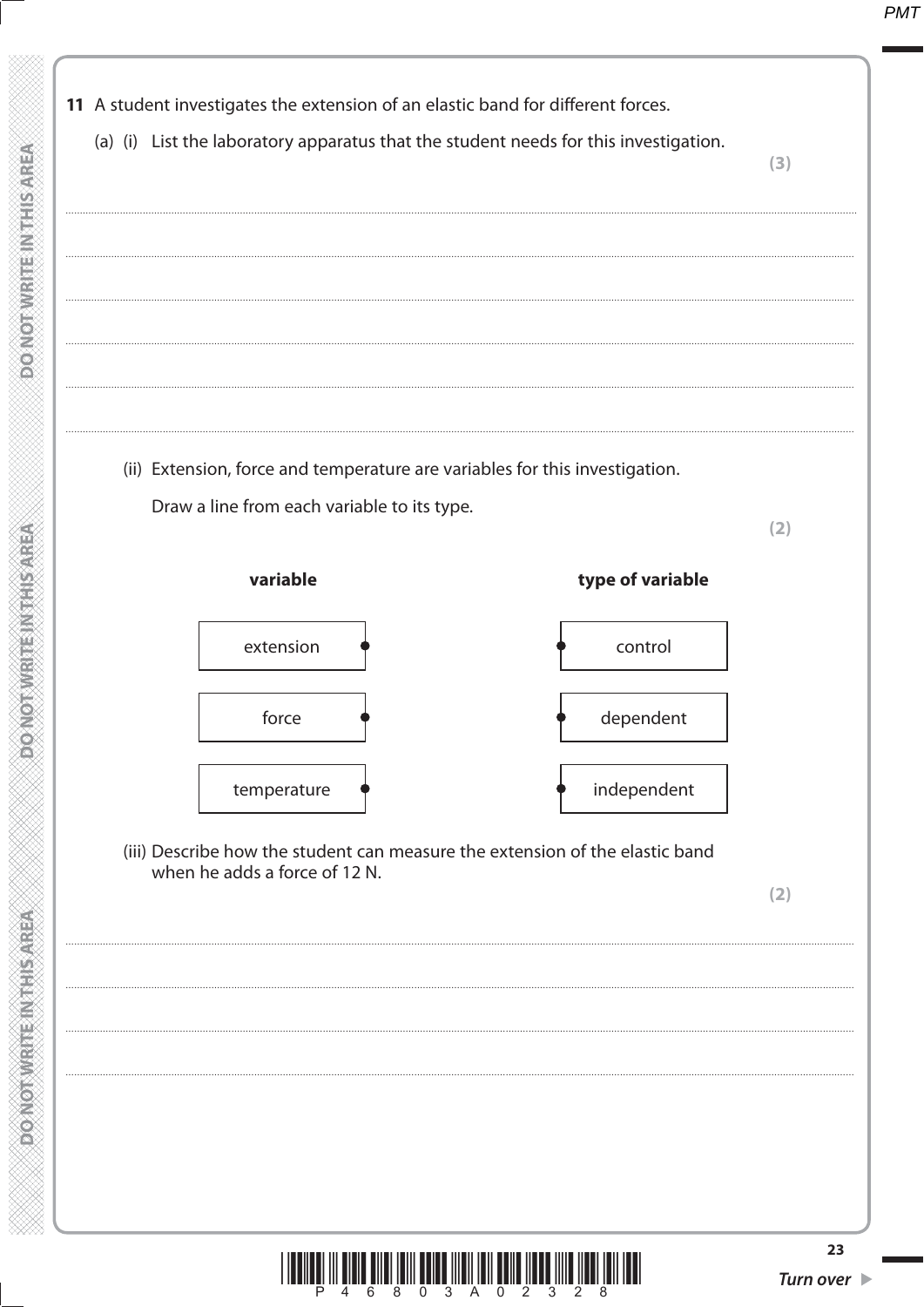(b) The student obtains this data as he first adds weights to the elastic band (loading) and as he then removes weights from the band (unloading). **Extension in cm Extension in cm Force in N Force in N Loading Unloading**  $\Omega$  $0.0$  $\Omega$  $0.0$  $\overline{2}$  $2.3$  $\mathbf{1}$  $1.4$  $5.3$  $5.0$  $\overline{4}$  $\overline{3}$ 9.8  $\overline{7}$ 14.8 6  $15.3$  $\mathsf{q}$  $19.1$  $\mathsf{R}$  $10$  $20.0$  $10$  $20.0$ He plots the loading data on a graph as shown. (i) Suggest how the student could improve the quality of his data.  $(2)$ (ii) Draw a curve of best fit through the loading data.  $(1)$ (iii) On the same axes, plot the unloading data.  $(2)$ (iv) Draw a curve of best fit through the unloading data.  $(1)$ (v) The student concludes that the band is an elastic material and that it obeys Hooke's law. Discuss whether his conclusion is correct. You should support your argument with data.  $(3)$  **PMT** 

**DO NOTAWARE IN THE SARRE** 

**DOMORATION IS IN THE STATE** 

**DONOMARY PRESERVE** 



24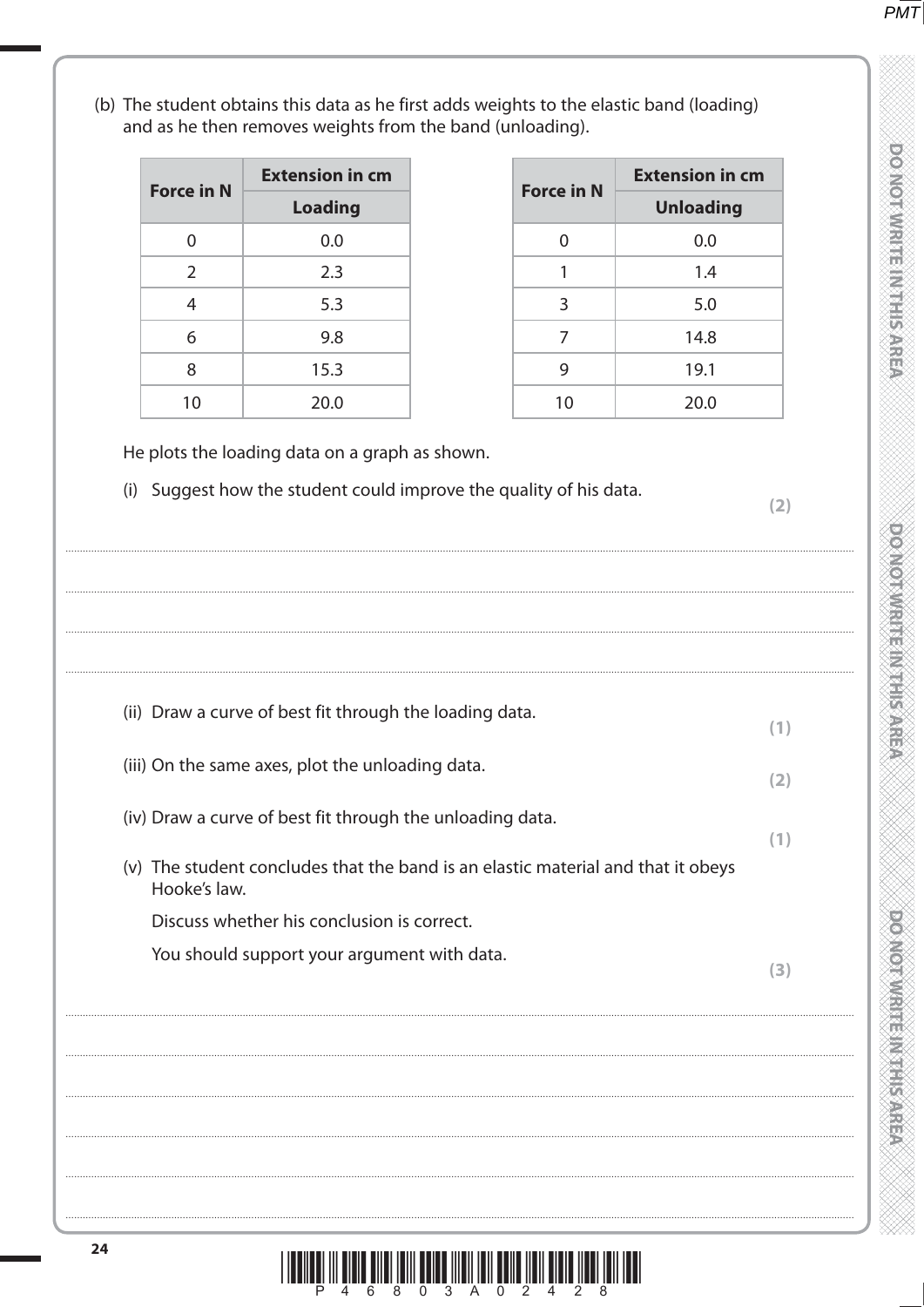**DO NOT WRITE IN THIS AREA DO NOT WRITE IN THIS AREA DO NOT WRITE IN THIS AREA DO NOT WRITE IN THIS AREA DO NOT WRITE IN THIS AREA DO NOT WRITE IN THIS AREA DO NOT WRITE IN THE INTERNATION IN THIS AREA DO NOT WRITE IN THE DONOT WRITE INTHISTAREA** 

**DONOTWRITEINTHISMREA** 



**(Total for Question 11 = 16 marks)**

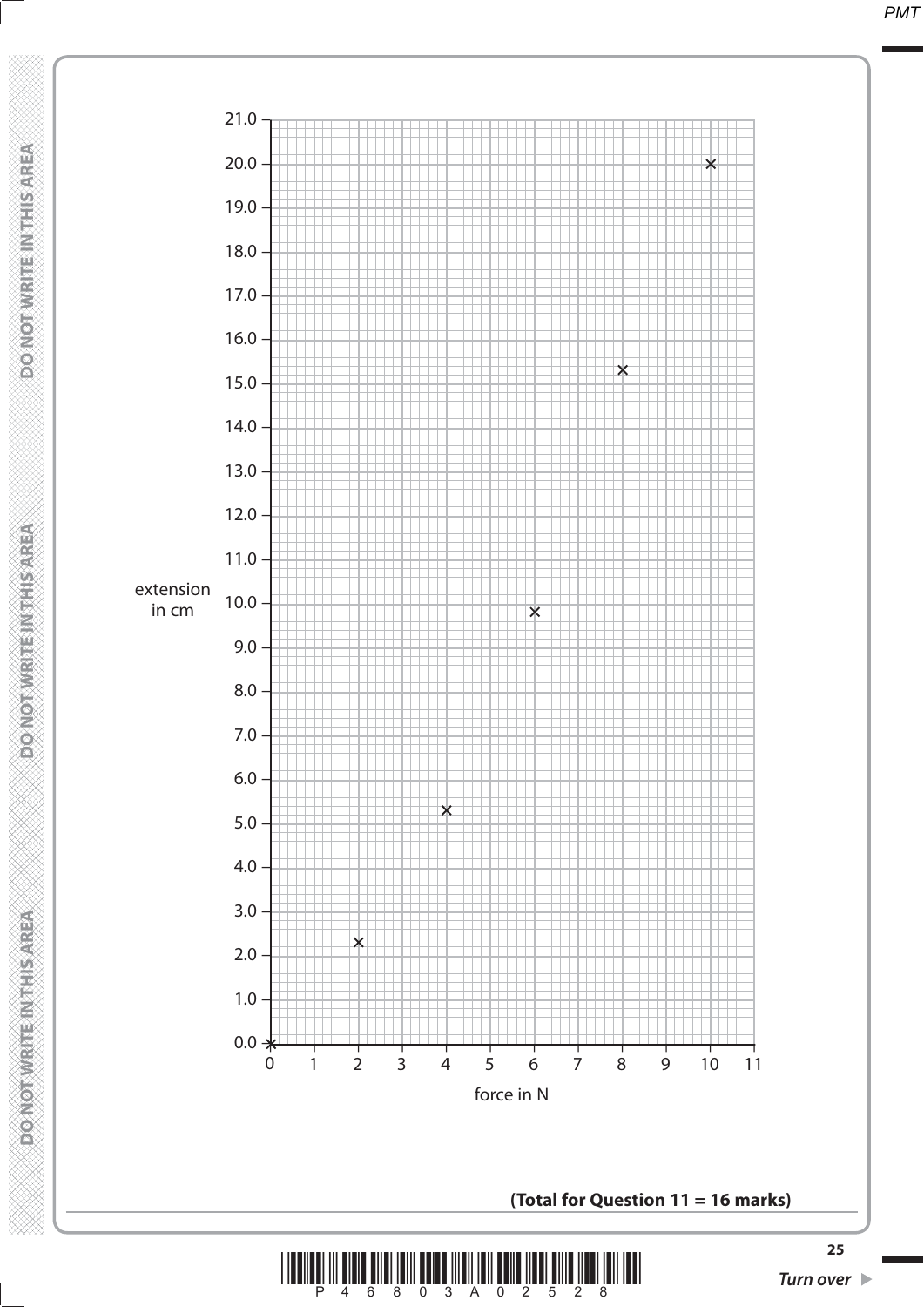**DOMORATION** SERVES IS NOT

**PONDANT PROPERTY REPAIR** 

12 An experimental solar updraft tower (SUT) was built in the south of Spain.

This part of Spain has little rainfall and is hot in summer months.

The SUT was used as a 50 kW electricity generator.

The diagram shows the component parts of the tower.

The cover allows visible light to pass through but traps infrared. Rows of blocks under the cover absorb thermal radiation.



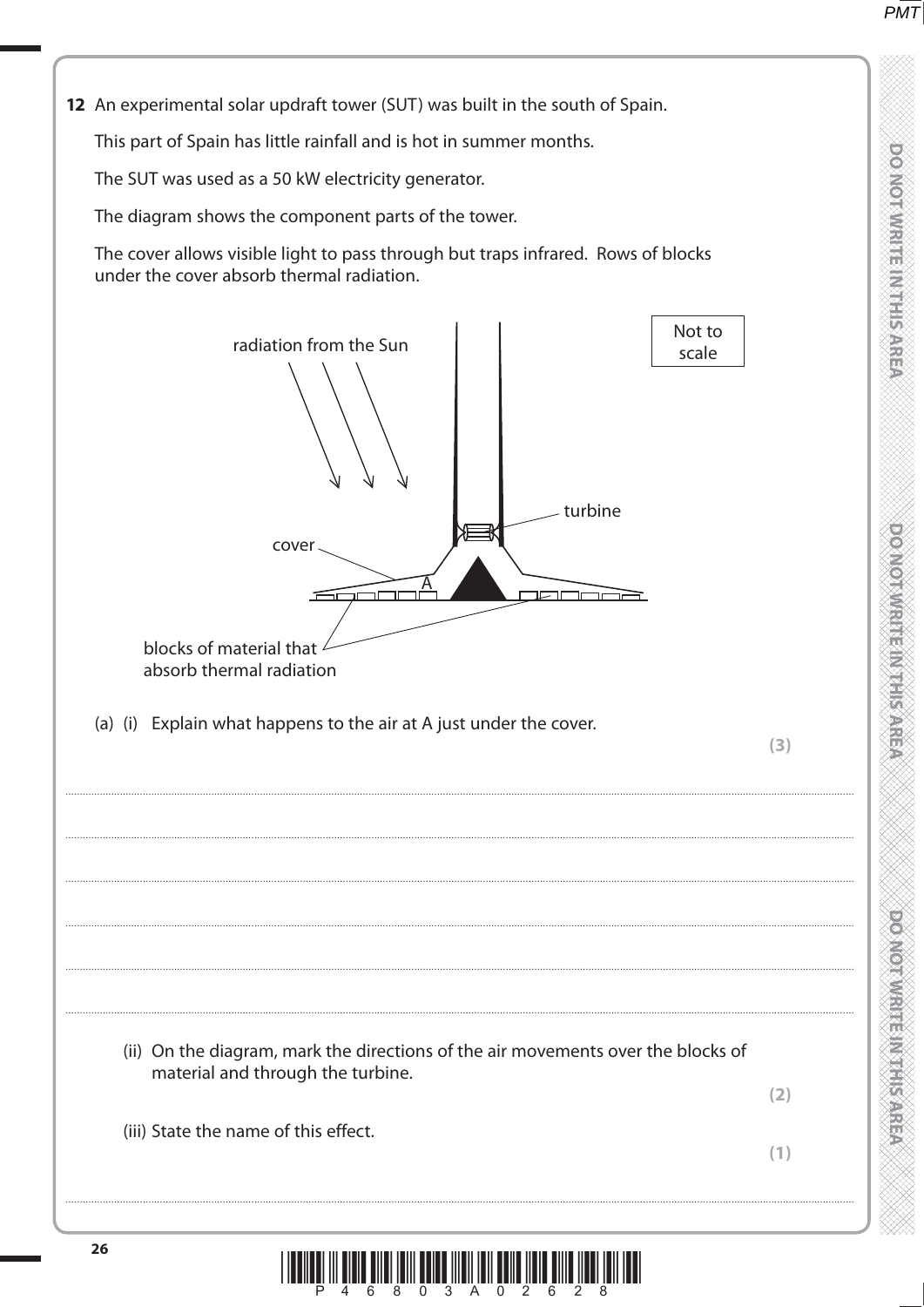| (b) (i) Complete the energy transfer diagram for a SUT.                                                | (2) |
|--------------------------------------------------------------------------------------------------------|-----|
| electrical<br>(ii) Describe how a SUT can be used to generate electricity.                             | (2) |
| (c) (i) Suggest why the SUT generates most electricity during daylight hours.                          | (1) |
| (ii) Suggest why there are blocks of material that absorb thermal radiation in<br>the SUT.             | (1) |
| (iii) Suggest an alternative to these blocks that would improve the total energy<br>output of the SUT. | (1) |
| (Total for Question 12 = 13 marks)<br><b>TOTAL FOR PAPER = 120 MARKS</b>                               |     |
|                                                                                                        |     |